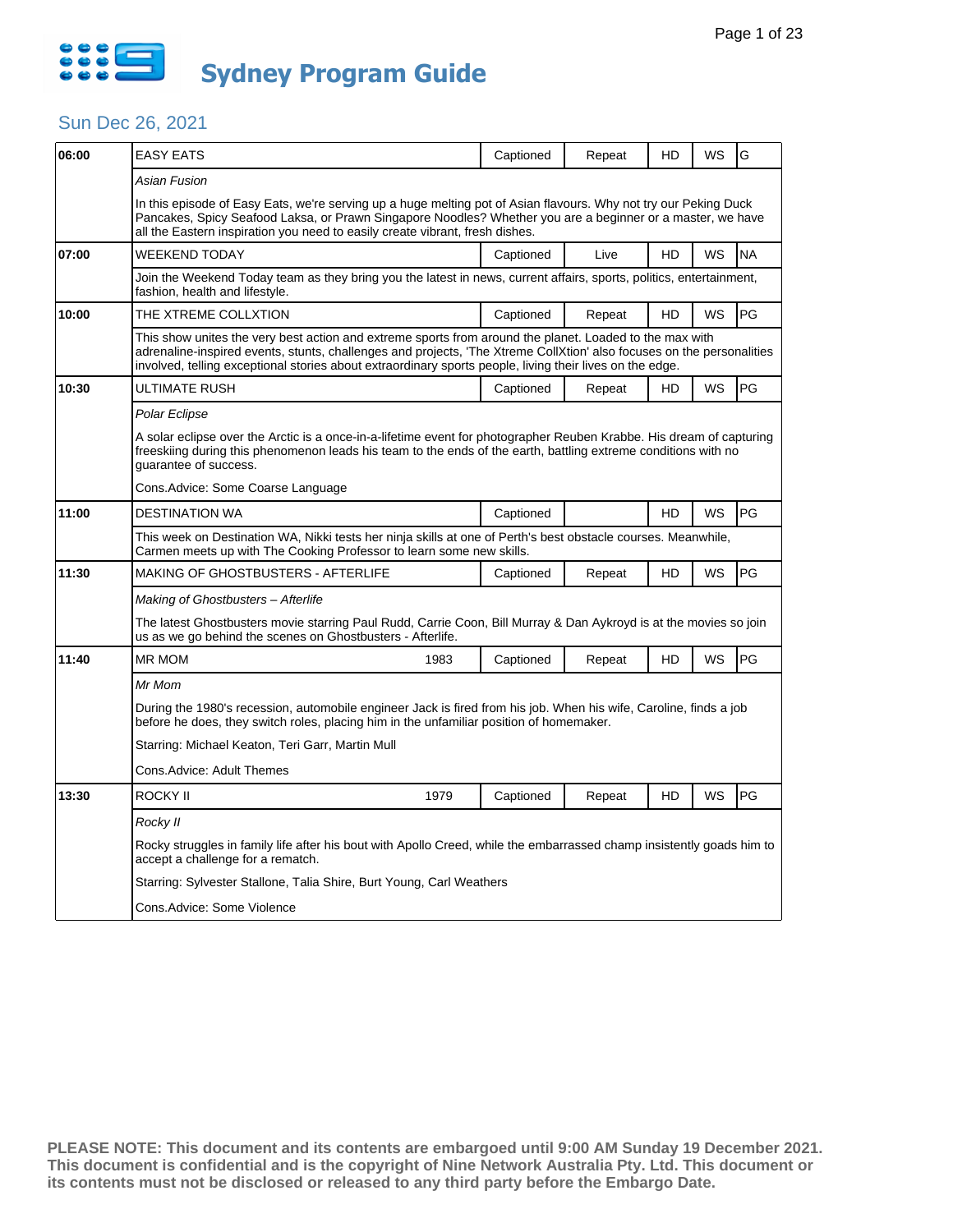

| 16:00 | <b>BONDI VET</b>                                                                                                                                                                                                                                                                              | Captioned |        | HD | WS | l PG      |  |  |
|-------|-----------------------------------------------------------------------------------------------------------------------------------------------------------------------------------------------------------------------------------------------------------------------------------------------|-----------|--------|----|----|-----------|--|--|
|       | Gerardo must remove a metal ring that's biting into cockatoo Hector's ankle. Audrey and Alison attempt to treat<br>grumpy cat Reubens. Alex tackles a missing sock mystery. The culprit is a grumpy Burmese called Simba. Tim<br>needs all hands on deck to help weigh massive tortoise Hugo. |           |        |    |    |           |  |  |
| 17:00 | NINE NEWS: FIRST AT FIVE                                                                                                                                                                                                                                                                      | Captioned | Live   | HD | WS | INA       |  |  |
|       | See it first with Nine News; join the team for all the latest in news, sport and weather.                                                                                                                                                                                                     |           |        |    |    |           |  |  |
| 17:30 | <b>RBT</b>                                                                                                                                                                                                                                                                                    | Captioned | Repeat | HD | WS | <b>PG</b> |  |  |
|       | Green Machine                                                                                                                                                                                                                                                                                 |           |        |    |    |           |  |  |
|       | Follow the police units for a unique behind-the-scenes look at RBT patrols testing for alcohol and drug affected<br>drivers.                                                                                                                                                                  |           |        |    |    |           |  |  |
|       | Cons. Advice: Some Coarse Language, Drug References                                                                                                                                                                                                                                           |           |        |    |    |           |  |  |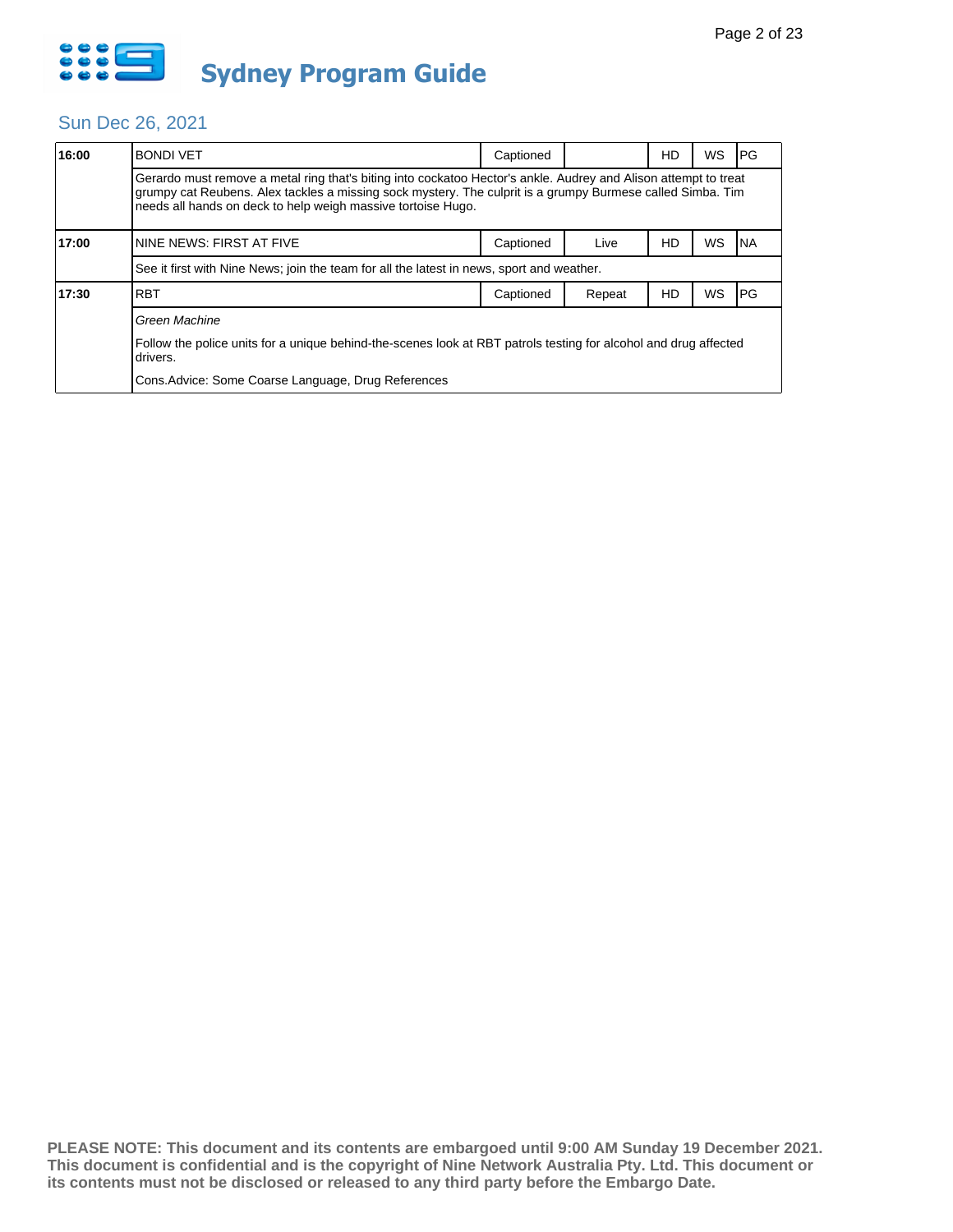

| 18:00 | <b>NINE NEWS SUNDAY</b>                                                                                                                                                                                                                                                                                                 |  | Captioned | Live   | HD | WS        | <b>NA</b> |  |
|-------|-------------------------------------------------------------------------------------------------------------------------------------------------------------------------------------------------------------------------------------------------------------------------------------------------------------------------|--|-----------|--------|----|-----------|-----------|--|
|       | Join the Nine News team as they bring you the latest in news, sport and weather.                                                                                                                                                                                                                                        |  |           |        |    |           |           |  |
| 19:00 | 60 MINUTES                                                                                                                                                                                                                                                                                                              |  | Captioned |        | HD | WS        | <b>NA</b> |  |
|       | The world's most petulant rogue regime caught out in a hidden camera sting, which reveals the extent of its evil;<br>Robin Williams' wife and best friends explain the truth about the legendary comedian's tragic demise.                                                                                              |  |           |        |    |           |           |  |
| 20:00 | DAVID ATTENBOROUGH'S A PERFECT<br><b>PLANET</b>                                                                                                                                                                                                                                                                         |  | Captioned | Repeat | HD | <b>WS</b> | PG        |  |
|       | Oceans                                                                                                                                                                                                                                                                                                                  |  |           |        |    |           |           |  |
|       | There are not five separate oceans, but one; its waters linked by powerful forces that keep them on the move.                                                                                                                                                                                                           |  |           |        |    |           |           |  |
| 21:10 | THE MATRIX<br>1999                                                                                                                                                                                                                                                                                                      |  | Captioned | Repeat | HD | WS        | M         |  |
|       | <b>The Matrix</b>                                                                                                                                                                                                                                                                                                       |  |           |        |    |           |           |  |
|       | Neo, a computer hacker discovers that all life on Earth may be nothing more than an elaborate facade created by<br>cyber-intelligence. Contacted by Trinity, a beautiful stranger who leads him to this other world, a brutal battle for their<br>lives against a group of viciously intelligent secret agents, begins. |  |           |        |    |           |           |  |
|       | Starring: Keanu Reeves, Laurence Fishburne, Hugo Weaving                                                                                                                                                                                                                                                                |  |           |        |    |           |           |  |
|       | Cons Advice: Strong Violence, Some Coarse Language                                                                                                                                                                                                                                                                      |  |           |        |    |           |           |  |
| 23:50 | CHICAGO MED                                                                                                                                                                                                                                                                                                             |  | Captioned | Repeat | HD | WS        | M         |  |
|       | <b>Ghost In The Attic</b>                                                                                                                                                                                                                                                                                               |  |           |        |    |           |           |  |
|       | Halstead hides the theft of his gun from a suspicious Manning; tensions are still high between Connor and Bekker,<br>who take a risk operating on an HIV-positive patient; Hank breaks down when he sees a patient from his past.                                                                                       |  |           |        |    |           |           |  |
|       | Starring: Nick Gehlfuss, Yaya DaCosta, Torrey DeVitto                                                                                                                                                                                                                                                                   |  |           |        |    |           |           |  |
|       | Cons. Advice: Adult Themes, Medical Procedures                                                                                                                                                                                                                                                                          |  |           |        |    |           |           |  |
| 00:40 | THE BAD SEED                                                                                                                                                                                                                                                                                                            |  | Captioned | Repeat | HD | WS        | M         |  |
|       | Simon Lampton is a successful obstetrician who looks like he has the ideal life, but everything begins to unravel<br>when neighbour and former patient is brutally murdered and Simon's dysfunctional childhood comes back to haunt<br>him.                                                                             |  |           |        |    |           |           |  |
|       | Starring: Matt Minto, Dean O'Gorman, Jodie Hillock                                                                                                                                                                                                                                                                      |  |           |        |    |           |           |  |
|       | Cons.Advice: Strong Violence, Some Coarse Language, A Sex Scene                                                                                                                                                                                                                                                         |  |           |        |    |           |           |  |
| 01:30 | TV SHOP - HOME SHOPPING                                                                                                                                                                                                                                                                                                 |  |           | Repeat | HD | WS        | G         |  |
|       | <b>ITread</b>                                                                                                                                                                                                                                                                                                           |  |           |        |    |           |           |  |
|       | Home shopping programme.                                                                                                                                                                                                                                                                                                |  |           |        |    |           |           |  |
| 02:00 | TV SHOP - HOME SHOPPING                                                                                                                                                                                                                                                                                                 |  |           | Repeat | HD | WS        | G         |  |
|       | <b>InstaChill</b>                                                                                                                                                                                                                                                                                                       |  |           |        |    |           |           |  |
|       | Home shopping programme.                                                                                                                                                                                                                                                                                                |  |           |        |    |           |           |  |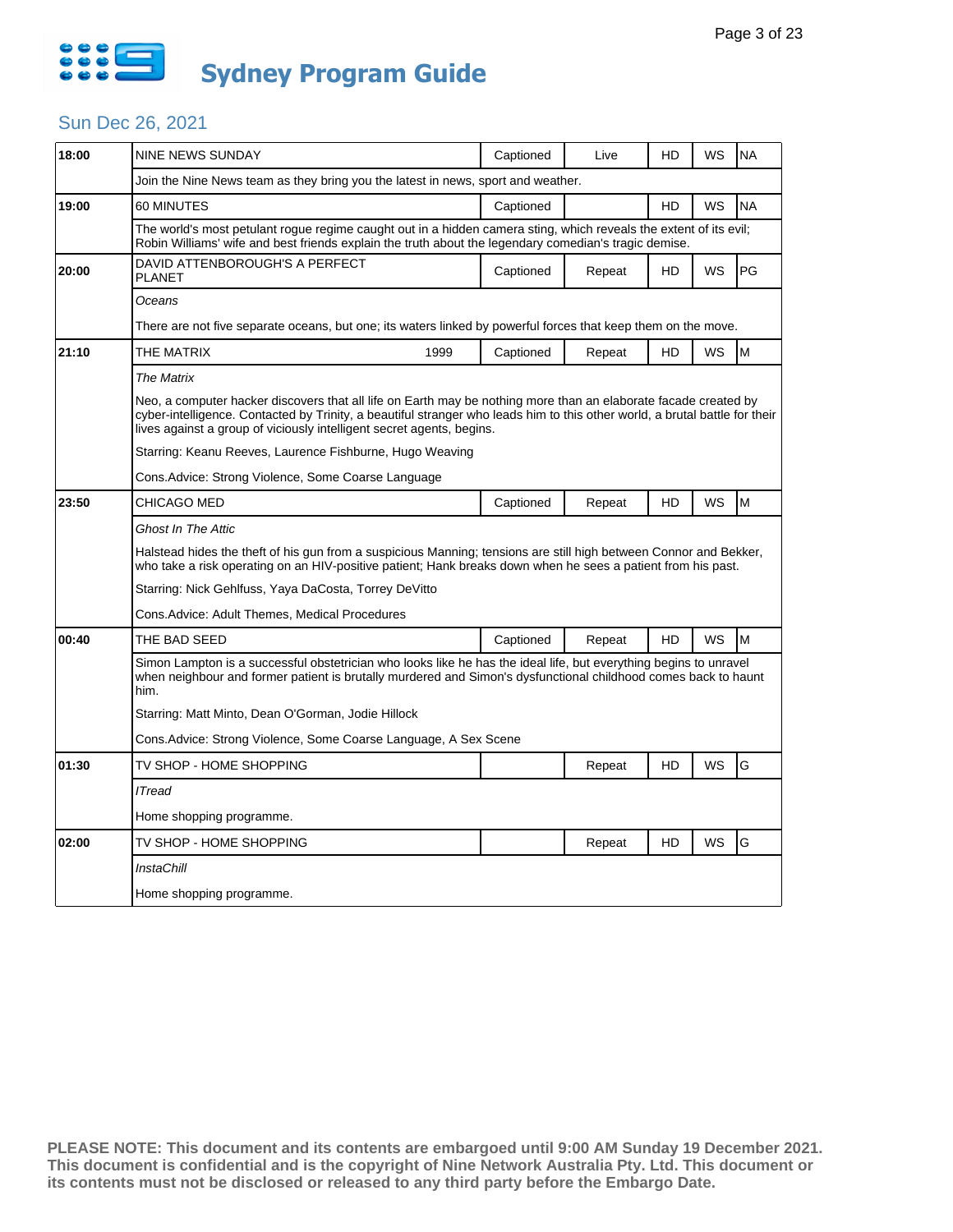

| 02:30 | TV SHOP - HOME SHOPPING                                                                                                                       |           | Repeat | HD        | <b>WS</b> | G         |  |
|-------|-----------------------------------------------------------------------------------------------------------------------------------------------|-----------|--------|-----------|-----------|-----------|--|
|       | <b>TEBO Massage Chair</b>                                                                                                                     |           |        |           |           |           |  |
|       | Home shopping programme.                                                                                                                      |           |        |           |           |           |  |
| 03:00 | TV SHOP - HOME SHOPPING                                                                                                                       |           | Repeat | HD        | <b>WS</b> | G         |  |
|       | Aeropilates                                                                                                                                   |           |        |           |           |           |  |
|       | Home shopping programme.                                                                                                                      |           |        |           |           |           |  |
| 03:30 | TV SHOP - HOME SHOPPING                                                                                                                       |           | Repeat | <b>HD</b> | <b>WS</b> | G         |  |
|       | <b>Invictus One</b>                                                                                                                           |           |        |           |           |           |  |
|       | Home shopping programme.                                                                                                                      |           |        |           |           |           |  |
| 04:00 | <b>TAKE TWO</b>                                                                                                                               |           | Repeat | HD        | WS        | G         |  |
|       | Quick Time Flavour Grill                                                                                                                      |           |        |           |           |           |  |
|       | Home Shopping programme.                                                                                                                      |           |        |           |           |           |  |
| 04:30 | <b>TAKE TWO</b>                                                                                                                               |           | Repeat | HD        | <b>WS</b> | G         |  |
|       | <b>Diamond Earth</b>                                                                                                                          |           |        |           |           |           |  |
|       | Home Shopping programme.                                                                                                                      |           |        |           |           |           |  |
| 05:00 | NINE NEWS EARLY EDITION                                                                                                                       | Captioned | Live   | <b>HD</b> | <b>WS</b> | <b>NA</b> |  |
|       | Join the Nine News team first thing for up to date news from Australia and around the world as well as the latest in<br>sport and weather.    |           |        |           |           |           |  |
| 05:30 | <b>TODAY</b>                                                                                                                                  | Captioned | Live   | HD        | WS        | <b>NA</b> |  |
|       | Join the TODAY team as they bring you the latest in news, current affairs, sports, politics, entertainment, fashion,<br>health and lifestyle. |           |        |           |           |           |  |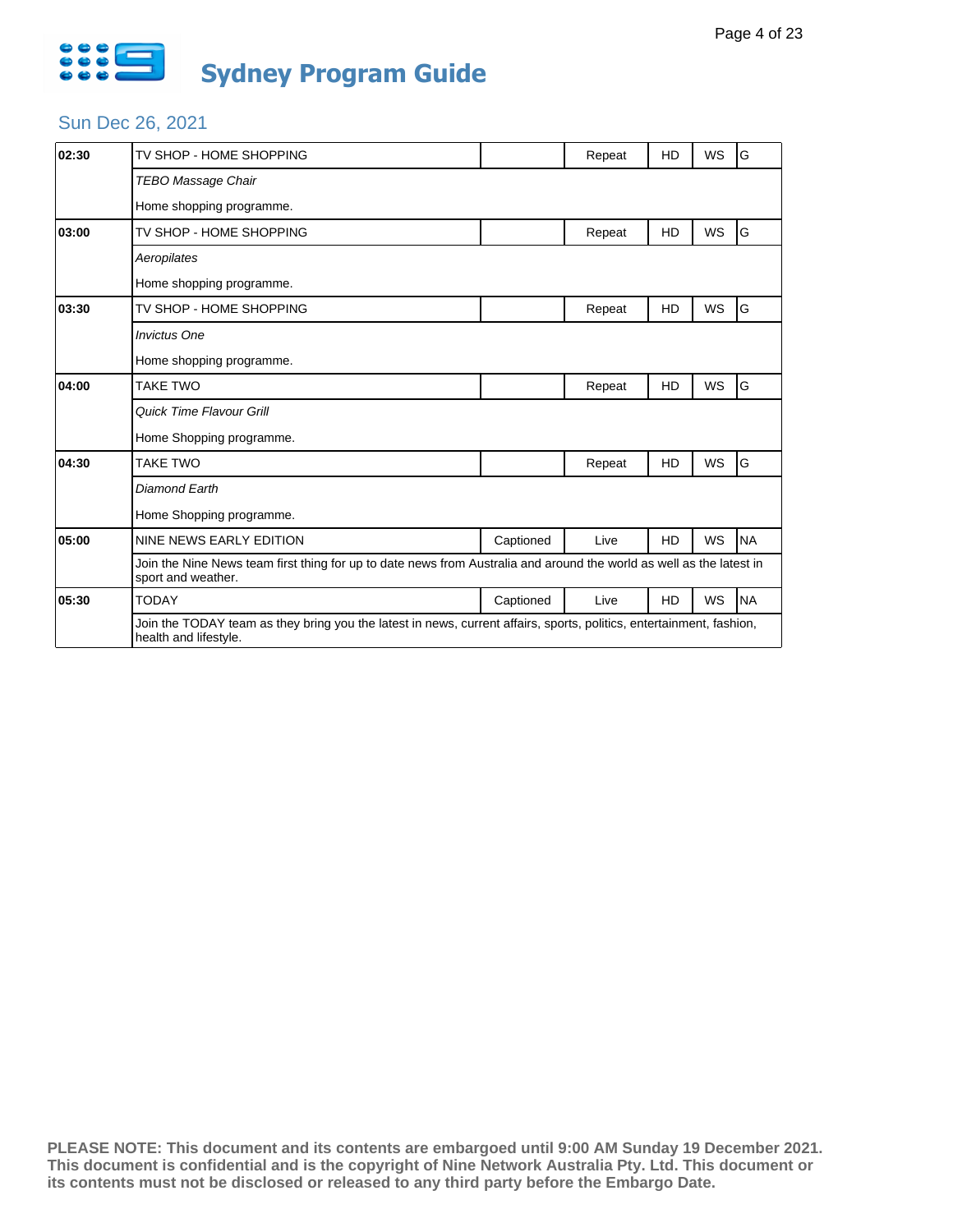

### Mon Dec 27, 2021

| 06:00 | <b>TODAY</b>                                                                                                                                                                                                                                                                            |      | Captioned | Live   | <b>HD</b> | <b>WS</b> | <b>NA</b> |  |  |
|-------|-----------------------------------------------------------------------------------------------------------------------------------------------------------------------------------------------------------------------------------------------------------------------------------------|------|-----------|--------|-----------|-----------|-----------|--|--|
|       | Join the TODAY team as they bring you the latest in news, current affairs, sports, politics, entertainment, fashion,<br>health and lifestyle.                                                                                                                                           |      |           |        |           |           |           |  |  |
| 09:00 | TODAY EXTRA SUMMER                                                                                                                                                                                                                                                                      |      | Captioned |        | <b>HD</b> | <b>WS</b> | PG        |  |  |
|       | Join us for Today Extra Summer – an exciting mix of highlights from the year in review. Includes the best celebrity<br>interviews, cooking with Australia's top chefs, music performances, the latest in fashion & more.                                                                |      |           |        |           |           |           |  |  |
| 11:30 | NINE'S MORNING NEWS                                                                                                                                                                                                                                                                     |      | Captioned | Live   | <b>HD</b> | <b>WS</b> | <b>NA</b> |  |  |
|       | Join Nine's Morning News with up to the minute news on local and international news including sport, finance and<br>weather.                                                                                                                                                            |      |           |        |           |           |           |  |  |
| 12:00 | THE BLACK STALLION RETURNS                                                                                                                                                                                                                                                              | 1983 | Captioned | Repeat | <b>HD</b> | WS        | G         |  |  |
|       | <b>The Black Stallion Returns</b>                                                                                                                                                                                                                                                       |      |           |        |           |           |           |  |  |
|       | When a beautiful stallion is stolen in exotic Morocco, his young owner must embark on a series of daring adventures<br>to get him back.                                                                                                                                                 |      |           |        |           |           |           |  |  |
|       | Starring: Kelly Reno, Allen Garfield, Vincent Spano                                                                                                                                                                                                                                     |      |           |        |           |           |           |  |  |
| 14:00 | <b>POINTLESS</b>                                                                                                                                                                                                                                                                        |      | Captioned | Repeat | <b>HD</b> | <b>WS</b> | PG        |  |  |
|       | Hosted by Alexander Armstrong with assistance from Richard Osman. In each episode four teams of two<br>contestants attempt to find correct but obscure answers to four rounds of general knowledge questions, with the<br>winning team eligible to compete for the show's cash jackpot. |      |           |        |           |           |           |  |  |
| 15:00 | <b>TIPPING POINT</b>                                                                                                                                                                                                                                                                    |      | Captioned |        | <b>HD</b> | <b>WS</b> | PG        |  |  |
|       | Hosted by Ben Shepherd, four players are pit against a mesmerising machine. There are mystery prizes and a jaw-<br>dropping jackpot up for grabs for any player with the skill and strategy to see off their human rivals and conquer the<br>machine.                                   |      |           |        |           |           |           |  |  |
| 16:00 | NINE'S AFTERNOON NEWS                                                                                                                                                                                                                                                                   |      | Captioned | Live   | <b>HD</b> | <b>WS</b> | <b>NA</b> |  |  |
|       | Nine's Afternoon News, live and local from Sydney with the latest news across Australia and around the world<br>including sport, and weather.                                                                                                                                           |      |           |        |           |           |           |  |  |
| 17:00 | <b>MILLIONAIRE HOT SEAT</b>                                                                                                                                                                                                                                                             |      | Captioned | Repeat | <b>HD</b> | <b>WS</b> | G         |  |  |
|       | Who will survive the Millionaire Hot Seat? Six contestants go head to head to win the cash. Hosted by Eddie<br>McGuire, Millionaire Hot Seat is a game of strategy, skill and survival.                                                                                                 |      |           |        |           |           |           |  |  |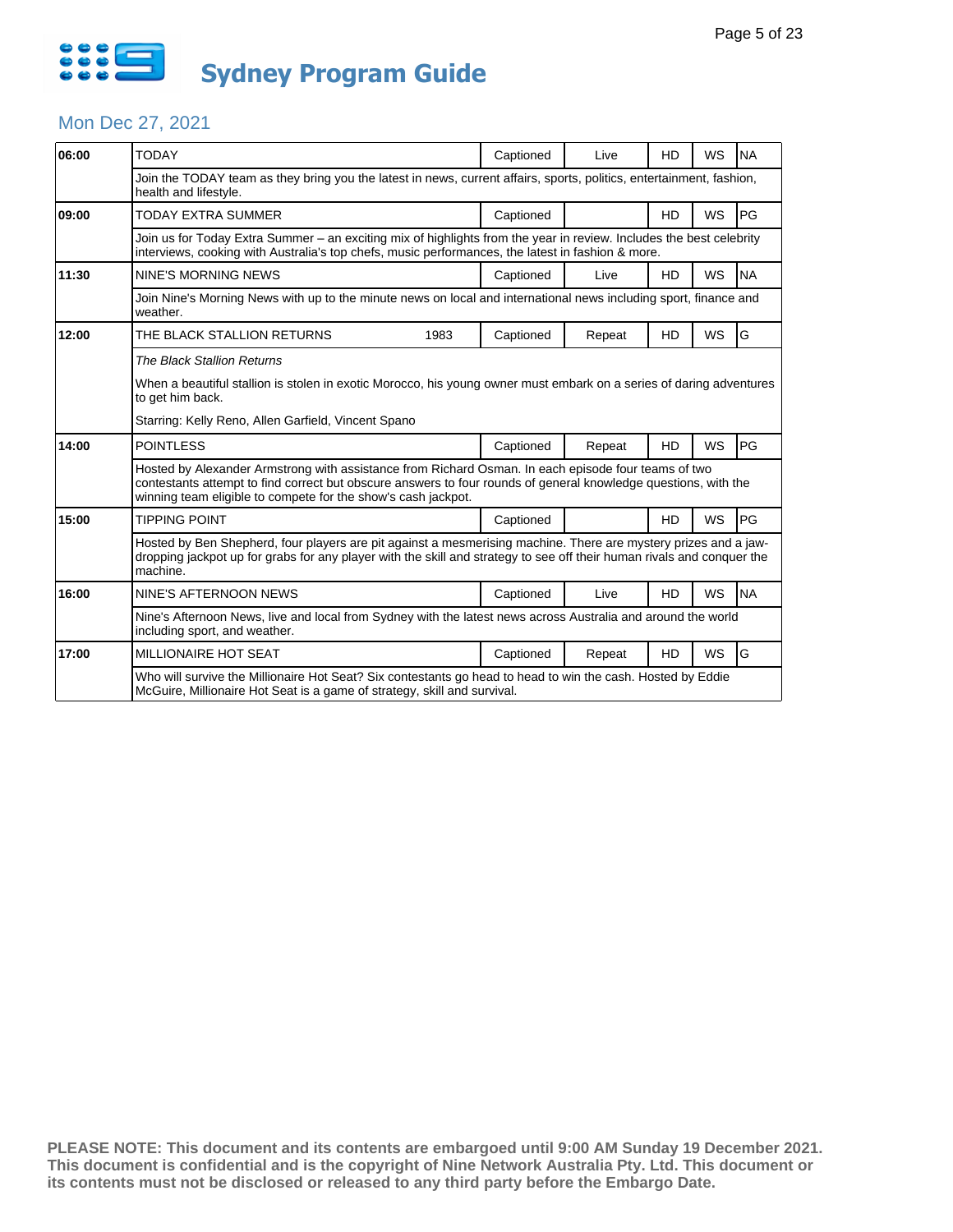

### Mon Dec 27, 2021

| 18:00 | <b>NINE NEWS</b>                                                                                                                                                                                                                                                                           | Captioned | Live   | HD | WS        | <b>NA</b> |  |  |  |
|-------|--------------------------------------------------------------------------------------------------------------------------------------------------------------------------------------------------------------------------------------------------------------------------------------------|-----------|--------|----|-----------|-----------|--|--|--|
|       | Join Nine News for the latest in news and events that affect you in your local city, as well as news from across<br>Australia and the world.                                                                                                                                               |           |        |    |           |           |  |  |  |
| 19:00 | A CURRENT AFFAIR                                                                                                                                                                                                                                                                           | Captioned | Live   | HD | WS        | <b>NA</b> |  |  |  |
|       | A Current Affair covers the realms of politics, crime, human rights, science, technology, celebrities and<br>entertainment - all investigated by a dedicated team.                                                                                                                         |           |        |    |           |           |  |  |  |
| 19:30 | <b>RBT</b>                                                                                                                                                                                                                                                                                 | Captioned |        | HD | WS        | <b>PG</b> |  |  |  |
|       | Former Hostage Gone Carer                                                                                                                                                                                                                                                                  |           |        |    |           |           |  |  |  |
|       | Follow the police units for a unique behind-the-scenes look at RBT patrols testing for alcohol and drug affected<br>drivers.                                                                                                                                                               |           |        |    |           |           |  |  |  |
|       | Cons. Advice: Themes, Some Coarse Language                                                                                                                                                                                                                                                 |           |        |    |           |           |  |  |  |
| 20:30 | AUSTRALIAN CRIME STORIES                                                                                                                                                                                                                                                                   | Captioned | Repeat | HD | WS        | M         |  |  |  |
|       | Killing Florence                                                                                                                                                                                                                                                                           |           |        |    |           |           |  |  |  |
|       | In 1977, a famous designer, Florence Broadhurst was bludgeoned to death in her own factory. She had many<br>enemies but was she the victim of a notorious serial killer? Australian Crime Stories rebuilds the case, piece by<br>piece and discovers new evidence that changes everything. |           |        |    |           |           |  |  |  |
|       | Cons. Advice: Adult Themes, References to Violence                                                                                                                                                                                                                                         |           |        |    |           |           |  |  |  |
| 21:40 | REPORTED MISSING                                                                                                                                                                                                                                                                           | Captioned | Repeat | HD | WS        | M         |  |  |  |
|       | Michael                                                                                                                                                                                                                                                                                    |           |        |    |           |           |  |  |  |
|       | Gloucestershire Police face a series of increasingly complex searches for 59-year-old Michael, whose paranoid<br>schizophrenia prompts him to disappear and go into hiding.                                                                                                                |           |        |    |           |           |  |  |  |
|       | Cons.Advice: Themes                                                                                                                                                                                                                                                                        |           |        |    |           |           |  |  |  |
| 23:00 | CHICAGO MED                                                                                                                                                                                                                                                                                | Captioned | Repeat | HD | WS        | M         |  |  |  |
|       | Can't Unring That Bell                                                                                                                                                                                                                                                                     |           |        |    |           |           |  |  |  |
|       | Connor, who is in hot water with the hospital's Oversight Committee, handles a gunshot victim who has unexpected<br>ties to Halstead. Plus, Maggie feels guilty about the return of a former patient, and Charles has an awkward first<br>date.                                            |           |        |    |           |           |  |  |  |
|       | Starring: Nick Gehlfuss, Yaya DaCosta, Torrey DeVitto                                                                                                                                                                                                                                      |           |        |    |           |           |  |  |  |
|       | Cons.Advice: Medical Procedures, Themes                                                                                                                                                                                                                                                    |           |        |    |           |           |  |  |  |
| 23:45 | THE VILLAGE                                                                                                                                                                                                                                                                                | Captioned |        | HD | WS        | M         |  |  |  |
|       | Good Thing                                                                                                                                                                                                                                                                                 |           |        |    |           |           |  |  |  |
|       | Sarah uncovers more of Katie's secret and has a confrontation with Nick. Enzo struggles with a disappointing new<br>roommate. Ava makes progress with her case.                                                                                                                            |           |        |    |           |           |  |  |  |
|       | Starring: Moran Atias, Dominic Chianese, Warren Christie                                                                                                                                                                                                                                   |           |        |    |           |           |  |  |  |
|       | Cons.Advice: Themes, Sexual References                                                                                                                                                                                                                                                     |           |        |    |           |           |  |  |  |
| 00:35 | <b>TIPPING POINT</b>                                                                                                                                                                                                                                                                       | Captioned | Repeat | HD | <b>WS</b> | PG        |  |  |  |
|       | Hosted by Ben Shepherd, four players are pit against a mesmerising machine. There are mystery prizes and a jaw-<br>dropping jackpot up for grabs for any player with the skill and strategy to see off their human rivals and conquer the<br>machine.                                      |           |        |    |           |           |  |  |  |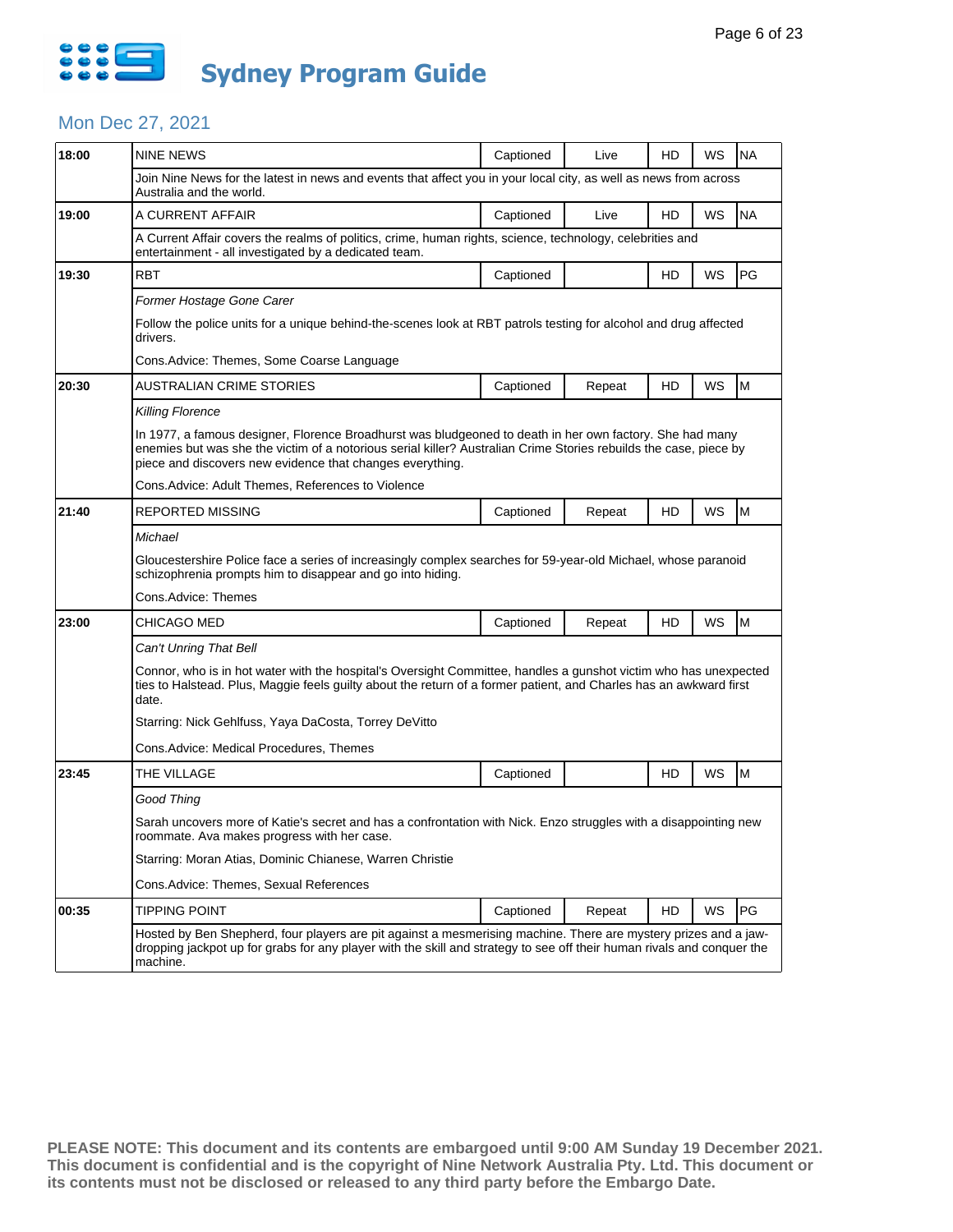

### Mon Dec 27, 2021

| 01:30 | TV SHOP - HOME SHOPPING                                                                                                                       |           | Repeat | <b>HD</b> | <b>WS</b> | G         |  |  |
|-------|-----------------------------------------------------------------------------------------------------------------------------------------------|-----------|--------|-----------|-----------|-----------|--|--|
|       | Perfct Fit Bed                                                                                                                                |           |        |           |           |           |  |  |
|       | Home shopping programme.                                                                                                                      |           |        |           |           |           |  |  |
| 02:00 | TV SHOP - HOME SHOPPING                                                                                                                       |           | Repeat | HD        | WS        | G         |  |  |
|       | <b>Total Gym Fit</b>                                                                                                                          |           |        |           |           |           |  |  |
|       | Home shopping programme.                                                                                                                      |           |        |           |           |           |  |  |
| 02:30 | <b>GLOBAL SHOP</b>                                                                                                                            |           | Repeat | HD        | <b>WS</b> | G         |  |  |
|       | <b>Scratch Solution</b>                                                                                                                       |           |        |           |           |           |  |  |
|       | Home shopping programme.                                                                                                                      |           |        |           |           |           |  |  |
| 03:00 | TV SHOP - HOME SHOPPING                                                                                                                       |           | Repeat | HD        | WS        | G         |  |  |
|       | <b>Transforma Ladders</b>                                                                                                                     |           |        |           |           |           |  |  |
|       | Home shopping programme.                                                                                                                      |           |        |           |           |           |  |  |
| 03:30 | TV SHOP - HOME SHOPPING                                                                                                                       |           | Repeat | HD        | <b>WS</b> | G         |  |  |
|       | <b>ITread</b>                                                                                                                                 |           |        |           |           |           |  |  |
|       | Home shopping programme.                                                                                                                      |           |        |           |           |           |  |  |
| 04:00 | <b>TAKE TWO</b>                                                                                                                               |           | Repeat | HD        | WS        | G         |  |  |
|       | Super Sleeper Pro                                                                                                                             |           |        |           |           |           |  |  |
|       | Home Shopping programme.                                                                                                                      |           |        |           |           |           |  |  |
| 04:30 | <b>TAKE TWO</b>                                                                                                                               |           | Repeat | HD        | <b>WS</b> | G         |  |  |
|       | Mealio                                                                                                                                        |           |        |           |           |           |  |  |
|       | Home Shopping programme.                                                                                                                      |           |        |           |           |           |  |  |
| 05:00 | <b>NINE NEWS EARLY EDITION</b>                                                                                                                | Captioned | Live   | HD        | WS        | <b>NA</b> |  |  |
|       | Join the Nine News team first thing for up to date news from Australia and around the world as well as the latest in<br>sport and weather.    |           |        |           |           |           |  |  |
| 05:30 | <b>TODAY</b>                                                                                                                                  | Captioned | Live   | <b>HD</b> | <b>WS</b> | <b>NA</b> |  |  |
|       | Join the TODAY team as they bring you the latest in news, current affairs, sports, politics, entertainment, fashion,<br>health and lifestyle. |           |        |           |           |           |  |  |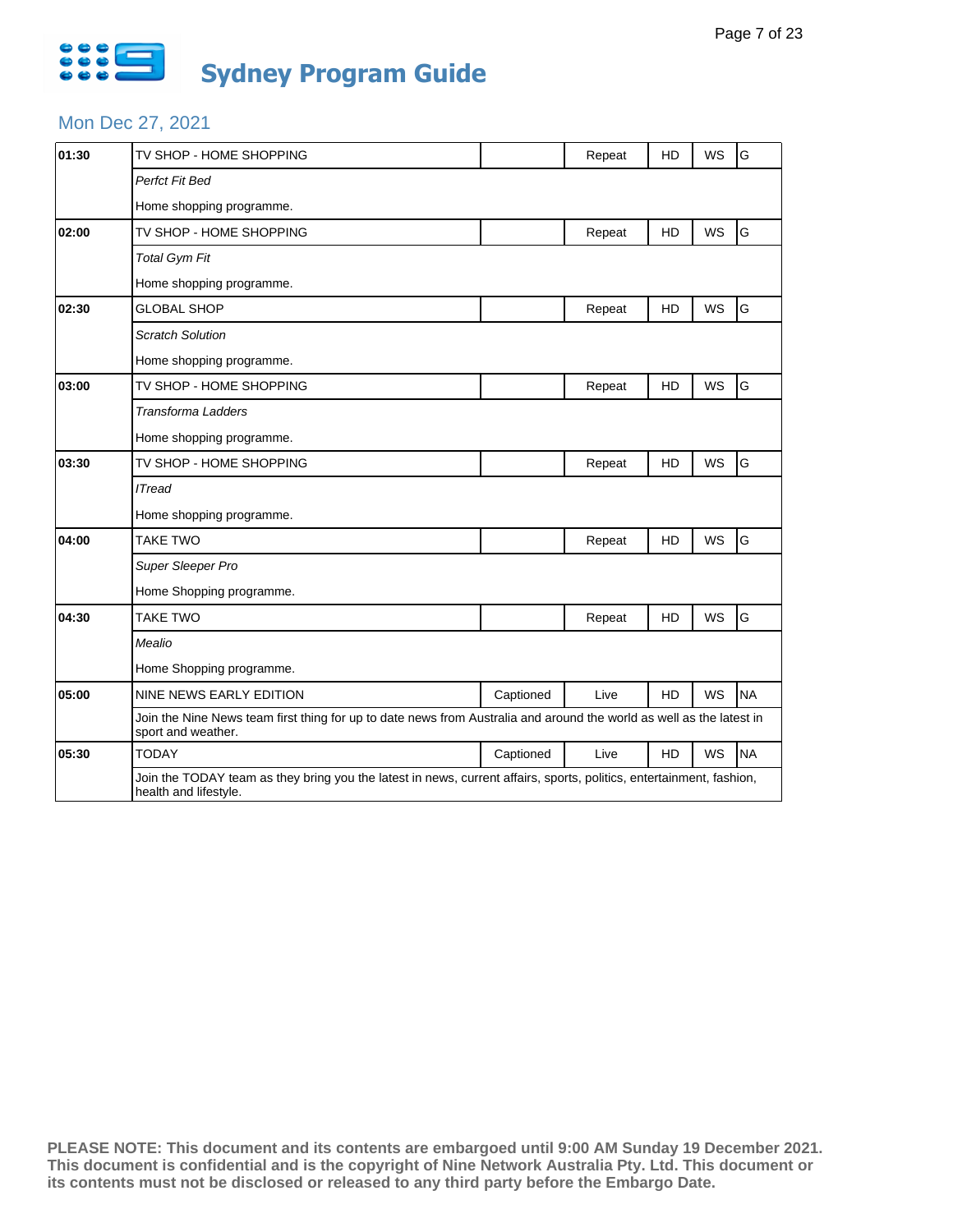

| 06:00 | <b>TODAY</b>                                                                                                                                                                                                                                                                            | Captioned | Live   | HD        | WS        | <b>NA</b> |  |  |  |
|-------|-----------------------------------------------------------------------------------------------------------------------------------------------------------------------------------------------------------------------------------------------------------------------------------------|-----------|--------|-----------|-----------|-----------|--|--|--|
|       | Join the TODAY team as they bring you the latest in news, current affairs, sports, politics, entertainment, fashion,<br>health and lifestyle.                                                                                                                                           |           |        |           |           |           |  |  |  |
| 09:00 | TODAY EXTRA SUMMER                                                                                                                                                                                                                                                                      | Captioned |        | HD        | <b>WS</b> | PG        |  |  |  |
|       | Join us for Today Extra Summer - an exciting mix of highlights from the year in review. Includes the best celebrity<br>interviews, cooking with Australia's top chefs, music performances, the latest in fashion & more.                                                                |           |        |           |           |           |  |  |  |
| 11:30 | <b>NINE'S MORNING NEWS</b>                                                                                                                                                                                                                                                              | Captioned | Live   | HD        | WS        | <b>NA</b> |  |  |  |
|       | Join Nine's Morning News with up to the minute news on local and international news including sport, finance and<br>weather.                                                                                                                                                            |           |        |           |           |           |  |  |  |
| 12:00 | <b>WEDDING DAZE</b><br>2007                                                                                                                                                                                                                                                             | Captioned | Repeat | <b>HD</b> | <b>WS</b> | PG        |  |  |  |
|       | <b>Wedding Daze</b>                                                                                                                                                                                                                                                                     |           |        |           |           |           |  |  |  |
|       | One year after accidentally scaring his fiancée to death, a young man heeds his friend's advice and begins dating<br>again. He hurriedly proposes to a waitress, but she has issues of her own, including a pair of problematic parents.                                                |           |        |           |           |           |  |  |  |
|       | Starring: Jason Biggs, Isla Fisher, Joe Pantoliano                                                                                                                                                                                                                                      |           |        |           |           |           |  |  |  |
|       | Cons. Advice: Sexual References, Themes, Some Coarse Language                                                                                                                                                                                                                           |           |        |           |           |           |  |  |  |
| 13:50 | TALKING HONEY - RELATIONSHIP<br><b>SPECIALS</b>                                                                                                                                                                                                                                         | Captioned | Repeat | HD        |           | PG        |  |  |  |
|       | <b>Wedding Woes</b>                                                                                                                                                                                                                                                                     |           |        |           |           |           |  |  |  |
|       | Is it every okay to say 'no' to being part of a wedding? The Talking Honey relationships special panel discusses this<br>fraught issue.                                                                                                                                                 |           |        |           |           |           |  |  |  |
| 14:00 | <b>POINTLESS</b>                                                                                                                                                                                                                                                                        | Captioned | Repeat | HD        | <b>WS</b> | PG        |  |  |  |
|       | Hosted by Alexander Armstrong with assistance from Richard Osman. In each episode four teams of two<br>contestants attempt to find correct but obscure answers to four rounds of general knowledge questions, with the<br>winning team eligible to compete for the show's cash jackpot. |           |        |           |           |           |  |  |  |
| 15:00 | TIPPING POINT                                                                                                                                                                                                                                                                           | Captioned |        | HD        | WS        | PG.       |  |  |  |
|       | Hosted by Ben Shepherd, four players are pit against a mesmerising machine. There are mystery prizes and a jaw-<br>dropping jackpot up for grabs for any player with the skill and strategy to see off their human rivals and conquer the<br>machine.                                   |           |        |           |           |           |  |  |  |
| 16:00 | NINE'S AFTERNOON NEWS                                                                                                                                                                                                                                                                   | Captioned | Live   | HD        | WS        | <b>NA</b> |  |  |  |
|       | Nine's Afternoon News, live and local from Sydney with the latest news across Australia and around the world<br>including sport, and weather.                                                                                                                                           |           |        |           |           |           |  |  |  |
| 17:00 | MILLIONAIRE HOT SEAT                                                                                                                                                                                                                                                                    | Captioned | Repeat | <b>HD</b> | <b>WS</b> | G         |  |  |  |
|       | Who will survive the Millionaire Hot Seat? Six contestants go head to head to win the cash. Hosted by Eddie<br>McGuire, Millionaire Hot Seat is a game of strategy, skill and survival.                                                                                                 |           |        |           |           |           |  |  |  |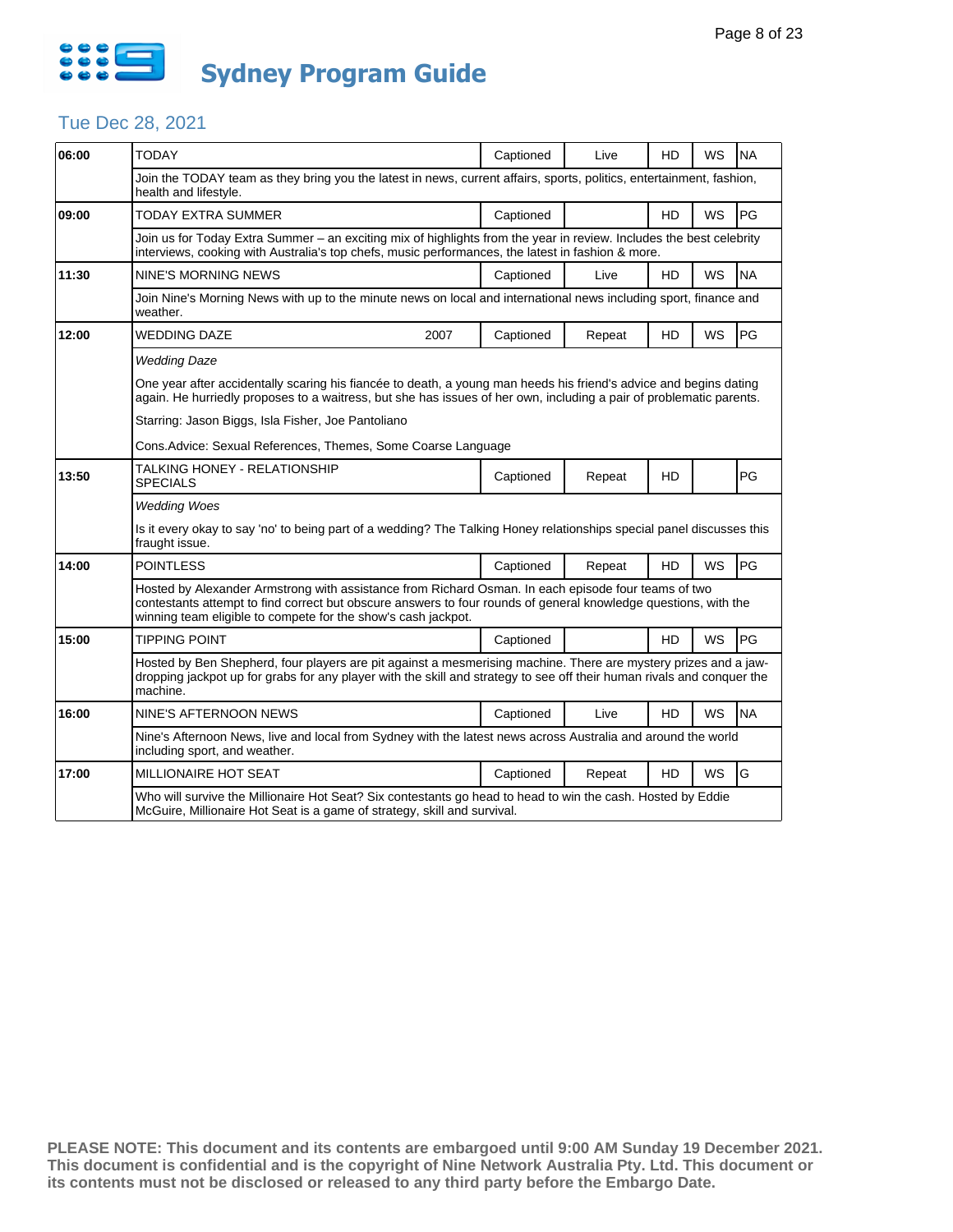

| 18:00 | NINE NEWS                                                                                                                                                                                                                                                                                                                       | Captioned | Live   | HD | WS | <b>NA</b> |  |  |  |
|-------|---------------------------------------------------------------------------------------------------------------------------------------------------------------------------------------------------------------------------------------------------------------------------------------------------------------------------------|-----------|--------|----|----|-----------|--|--|--|
|       | Join Nine News for the latest in news and events that affect you in your local city, as well as news from across<br>Australia and the world.                                                                                                                                                                                    |           |        |    |    |           |  |  |  |
| 19:00 | A CURRENT AFFAIR                                                                                                                                                                                                                                                                                                                | Captioned | Live   | HD | WS | <b>NA</b> |  |  |  |
|       | A Current Affair covers the realms of politics, crime, human rights, science, technology, celebrities and<br>entertainment - all investigated by a dedicated team.                                                                                                                                                              |           |        |    |    |           |  |  |  |
| 19:30 | TRAVEL GUIDES                                                                                                                                                                                                                                                                                                                   | Captioned | Repeat | HD | WS | PG        |  |  |  |
|       | Vietnam/Cambodia                                                                                                                                                                                                                                                                                                                |           |        |    |    |           |  |  |  |
|       | Our Travel Guides are embarking on a luxury river cruise down the Mekong River from Cambodia to Southern<br>Vietnam. Along the way they discover the history, culture and food of these dynamic and emerging holiday<br>destinations.                                                                                           |           |        |    |    |           |  |  |  |
|       | Cons.Advice: Some Coarse Language, Sexual References, Distressing Scenes, Dangerous Behaviour                                                                                                                                                                                                                                   |           |        |    |    |           |  |  |  |
| 20:30 | THE WEAKEST LINK                                                                                                                                                                                                                                                                                                                | Captioned |        | HD | WS | PG        |  |  |  |
|       | Celebrity Special                                                                                                                                                                                                                                                                                                               |           |        |    |    |           |  |  |  |
|       | The most competitive quiz show on television returns for a special episode when Australia's favourite celebrities<br>battle it out on Weakest Link. Featuring Brooke Boney, Todd Woodbridge, Gyton Grantley, Samuel Johnson, Lucy<br>Durack, Dilruk Jayasinha, Toni Pearen and Alli Simpson, with Magda Szubanski back as host. |           |        |    |    |           |  |  |  |
| 21:30 | KATH & KIM                                                                                                                                                                                                                                                                                                                      | Captioned | Repeat | HD | WS | PG        |  |  |  |
|       | Hello Nails!                                                                                                                                                                                                                                                                                                                    |           |        |    |    |           |  |  |  |
|       | Sharon's got a date so Kim gives Sharon a major makeover. Kath insists upon updating the home theatre system as<br>it is three years old, but Kel's attempts to secure a good deal fail, and Kath likes Brett's ideas better anyway.                                                                                            |           |        |    |    |           |  |  |  |
|       | Starring: Gina Riley, Jane Turner, Magda Szubanski                                                                                                                                                                                                                                                                              |           |        |    |    |           |  |  |  |
|       | Cons.Advice: Sexual References, Mild Coarse Language                                                                                                                                                                                                                                                                            |           |        |    |    |           |  |  |  |
| 22:05 | KATH & KIM                                                                                                                                                                                                                                                                                                                      | Captioned | Repeat | HD | WS | PG        |  |  |  |
|       | High and Dry                                                                                                                                                                                                                                                                                                                    |           |        |    |    |           |  |  |  |
|       | Brett's exciting news means Kim has to pull her considerable weight financially, so she gets a job as a door bitch.<br>Ditto Kath, whose new career venture as an underwear model leads to television stardom for her and Kel.                                                                                                  |           |        |    |    |           |  |  |  |
|       | Starring: Gina Riley, Jane Turner, Magda Szubanski                                                                                                                                                                                                                                                                              |           |        |    |    |           |  |  |  |
|       |                                                                                                                                                                                                                                                                                                                                 |           |        |    |    |           |  |  |  |
|       | Cons.Advice: Sexual References, Mild Coarse Language                                                                                                                                                                                                                                                                            |           |        |    |    |           |  |  |  |
| 22:40 | KATH & KIM                                                                                                                                                                                                                                                                                                                      | Captioned | Repeat | HD | WS | PG        |  |  |  |
|       | Foxy on the Run                                                                                                                                                                                                                                                                                                                 |           |        |    |    |           |  |  |  |
|       | Sharon is anxious to be Epponnee Rae's godmother. Kath plans a big party for Kel's 50th birthday - a milestone that<br>has Kel suffering a mid-life crisis. Kim dreams of wearing Size 10 Sass & Bide jeans for her birthday.                                                                                                   |           |        |    |    |           |  |  |  |
|       | Starring: Gina Riley, Jane Turner, Magda Szubanski                                                                                                                                                                                                                                                                              |           |        |    |    |           |  |  |  |
|       | Cons. Advice: Sexual References, Mild Coarse Language                                                                                                                                                                                                                                                                           |           |        |    |    |           |  |  |  |
| 23:10 | KATH & KIM                                                                                                                                                                                                                                                                                                                      | Captioned | Repeat | HD | WS | PG        |  |  |  |
|       | 99% Fat Free                                                                                                                                                                                                                                                                                                                    |           |        |    |    |           |  |  |  |
|       | Kath and Kel go fat free after seeking advice from their doctor. Brett and Kim clash over their child's career path<br>after Kim decides Epponnee will join the cast of Neighbours. Flash forward segments feature the wedding of<br>Epponnee Rae (Kylie Minogue).                                                              |           |        |    |    |           |  |  |  |
|       | Starring: Gina Riley, Jane Turner, Magda Szubanski                                                                                                                                                                                                                                                                              |           |        |    |    |           |  |  |  |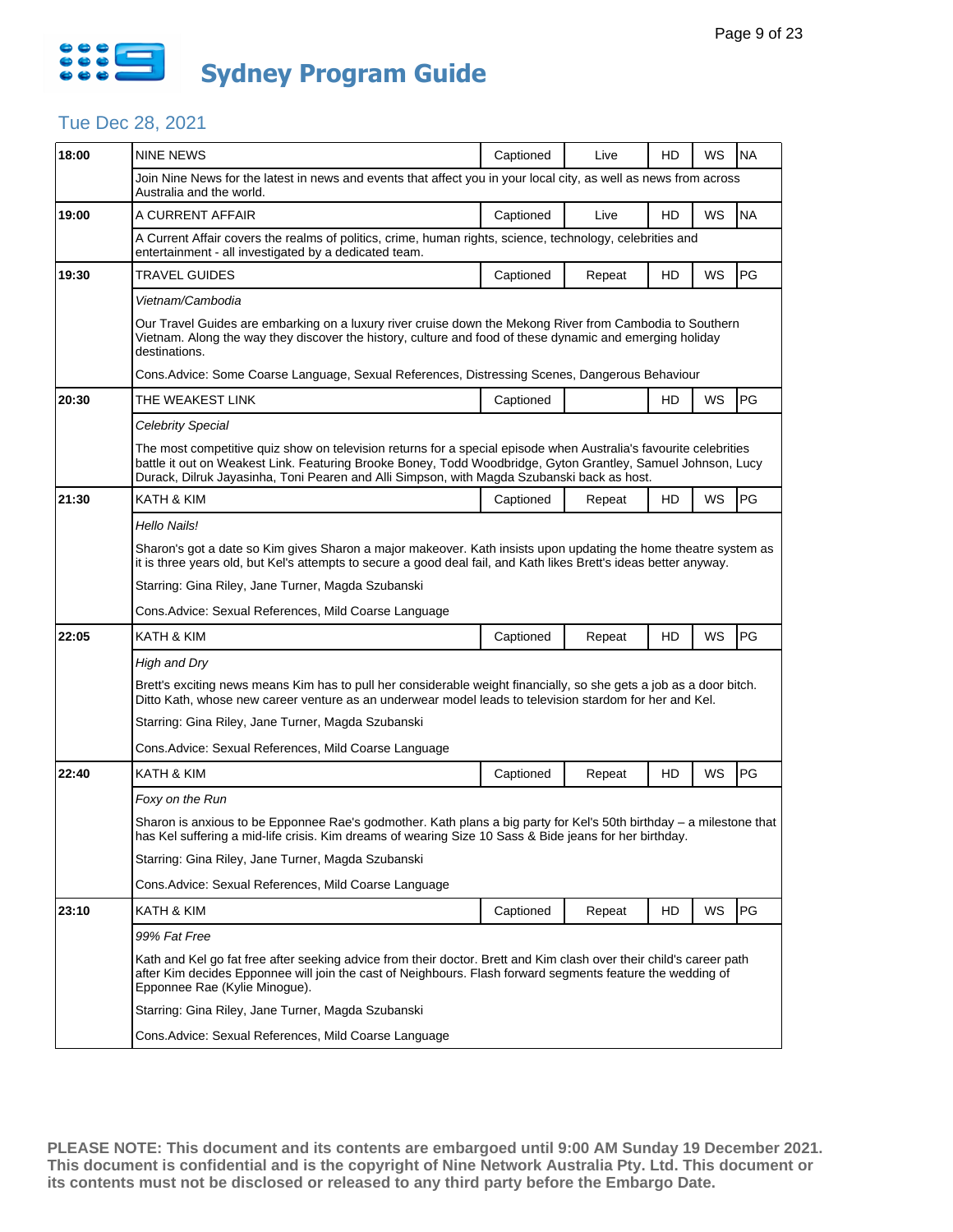

| 23:40 | <b>MANIFEST</b>                                                                                                                                                                                                                                       | Captioned | Repeat | HD | WS        | M  |  |
|-------|-------------------------------------------------------------------------------------------------------------------------------------------------------------------------------------------------------------------------------------------------------|-----------|--------|----|-----------|----|--|
|       | <b>Fasten Your Seatbelts</b>                                                                                                                                                                                                                          |           |        |    |           |    |  |
|       | As the Stone family reels in the aftermath of a devastating shooting, it's hit with its most foreboding calling yet,<br>sending Ben on a mission to locate two Flight 828 passengers who have gone missing; Grace grapples with her<br>pregnancy.     |           |        |    |           |    |  |
|       | Starring: Melissa Roxburgh, Josh Dallas, Athena Karkanis                                                                                                                                                                                              |           |        |    |           |    |  |
|       | Cons.Advice: Mature Themes, Some Violence, Drug Use                                                                                                                                                                                                   |           |        |    |           |    |  |
| 00:35 | <b>TIPPING POINT</b>                                                                                                                                                                                                                                  | Captioned | Repeat | HD | WS        | PG |  |
|       | Hosted by Ben Shepherd, four players are pit against a mesmerising machine. There are mystery prizes and a jaw-<br>dropping jackpot up for grabs for any player with the skill and strategy to see off their human rivals and conquer the<br>machine. |           |        |    |           |    |  |
| 01:30 | TV SHOP - HOME SHOPPING                                                                                                                                                                                                                               |           | Repeat | HD | WS        | G  |  |
|       | InstaChill                                                                                                                                                                                                                                            |           |        |    |           |    |  |
|       | Home shopping programme.                                                                                                                                                                                                                              |           |        |    |           |    |  |
| 02:00 | TV SHOP - HOME SHOPPING                                                                                                                                                                                                                               |           | Repeat | HD | WS        | G  |  |
|       | <b>Total Gym Fit</b>                                                                                                                                                                                                                                  |           |        |    |           |    |  |
|       | Home shopping programme.                                                                                                                                                                                                                              |           |        |    |           |    |  |
| 02:30 | TV SHOP - HOME SHOPPING                                                                                                                                                                                                                               |           | Repeat | HD | WS        | G  |  |
|       | Aeropilates                                                                                                                                                                                                                                           |           |        |    |           |    |  |
|       | Home shopping programme.                                                                                                                                                                                                                              |           |        |    |           |    |  |
| 03:00 | TV SHOP - HOME SHOPPING                                                                                                                                                                                                                               |           | Repeat | HD | WS        | G  |  |
|       | <b>Invictus One</b>                                                                                                                                                                                                                                   |           |        |    |           |    |  |
|       | Home shopping programme.                                                                                                                                                                                                                              |           |        |    |           |    |  |
| 03:30 | TV SHOP - HOME SHOPPING                                                                                                                                                                                                                               |           | Repeat | HD | WS        | G  |  |
|       | Perfect Fit Bed                                                                                                                                                                                                                                       |           |        |    |           |    |  |
|       | Home shopping programme.                                                                                                                                                                                                                              |           |        |    |           |    |  |
| 04:00 | TAKE TWO                                                                                                                                                                                                                                              |           | Repeat | HD | <b>WS</b> | G  |  |
|       | <b>Circulation Cycle</b>                                                                                                                                                                                                                              |           |        |    |           |    |  |
|       | Home Shopping programme.                                                                                                                                                                                                                              |           |        |    |           |    |  |
| 04:30 | TAKE TWO                                                                                                                                                                                                                                              |           | Repeat | HD | WS        | G  |  |
|       | Royal Deluxe Dream Sheets                                                                                                                                                                                                                             |           |        |    |           |    |  |
|       | Home Shopping programme.                                                                                                                                                                                                                              |           |        |    |           |    |  |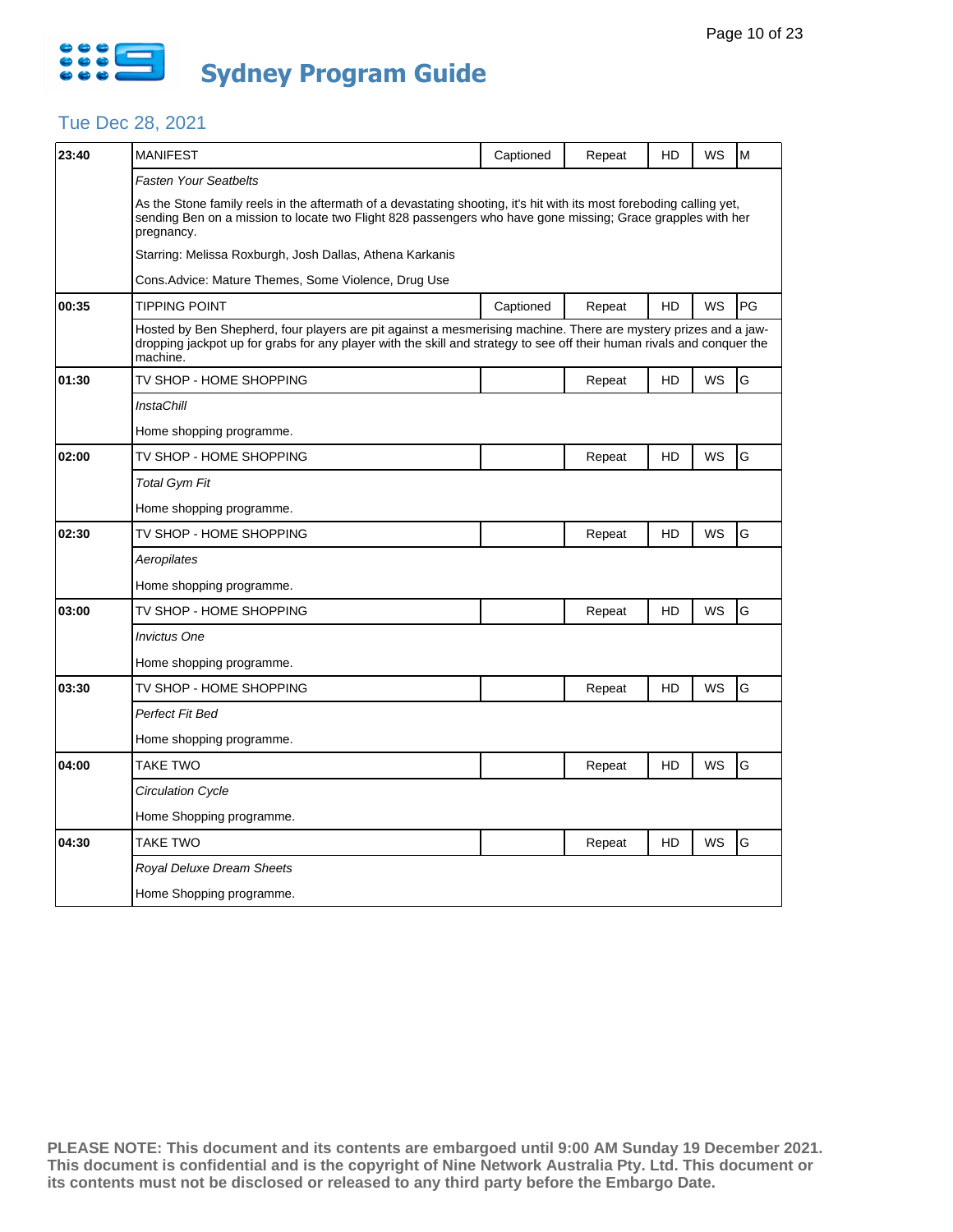

| 05:00 | ININE NEWS EARLY EDITION                                                                                                                      | Captioned | Live | HD | WS | <b>INA</b> |  |  |
|-------|-----------------------------------------------------------------------------------------------------------------------------------------------|-----------|------|----|----|------------|--|--|
|       | Join the Nine News team first thing for up to date news from Australia and around the world as well as the latest in<br>sport and weather.    |           |      |    |    |            |  |  |
| 05:30 | <b>TODAY</b>                                                                                                                                  | Captioned | Live | HD | WS | <b>INA</b> |  |  |
|       | Join the TODAY team as they bring you the latest in news, current affairs, sports, politics, entertainment, fashion,<br>health and lifestyle. |           |      |    |    |            |  |  |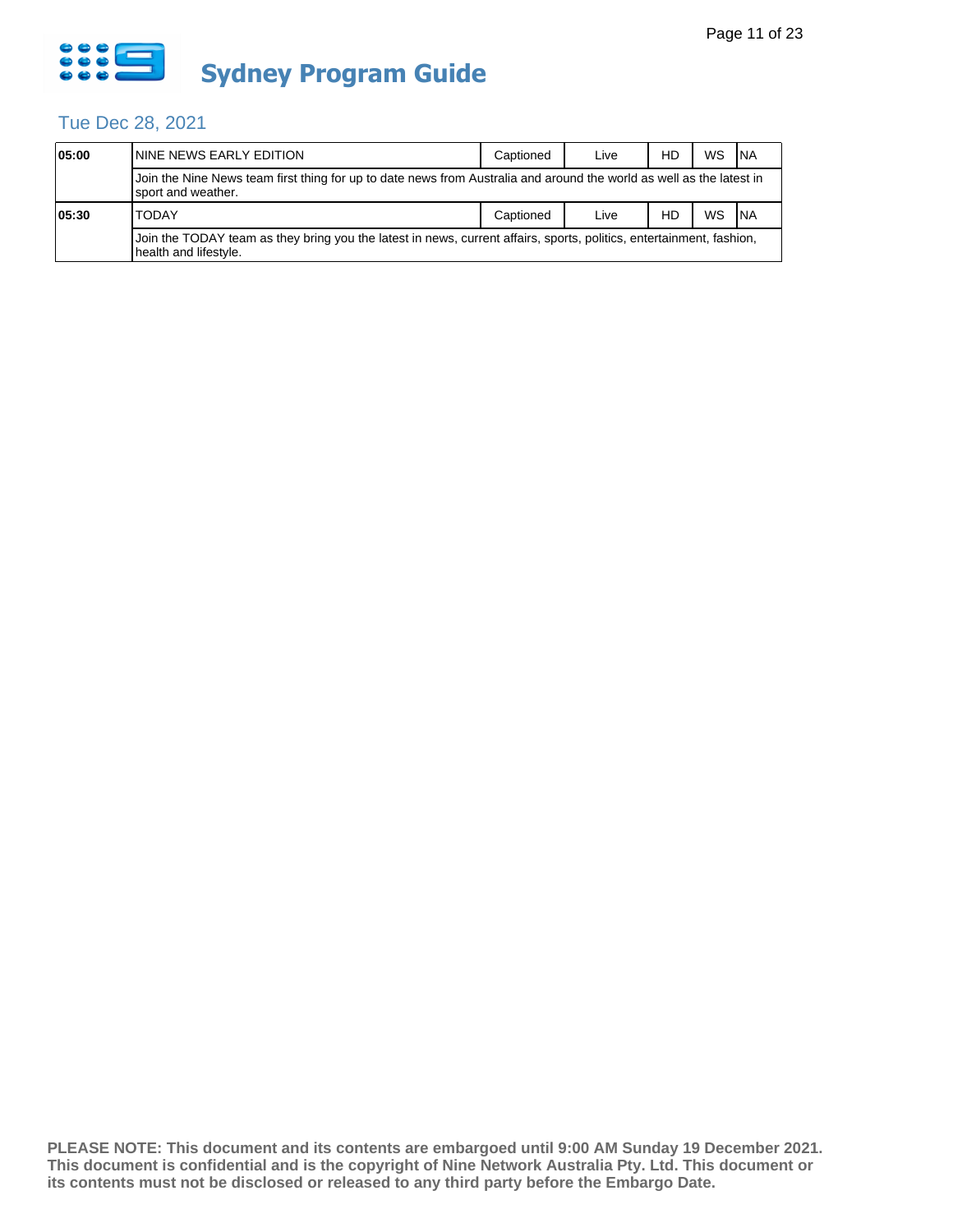

## Wed Dec 29, 2021

| 06:00 | <b>TODAY</b>                                                                                                                                                                                                                                                                                                                    | Captioned | Live                                                                                                        | HD        | WS        | <b>NA</b> |  |  |  |
|-------|---------------------------------------------------------------------------------------------------------------------------------------------------------------------------------------------------------------------------------------------------------------------------------------------------------------------------------|-----------|-------------------------------------------------------------------------------------------------------------|-----------|-----------|-----------|--|--|--|
|       | Join the TODAY team as they bring you the latest in news, current affairs, sports, politics, entertainment, fashion,<br>health and lifestyle.                                                                                                                                                                                   |           |                                                                                                             |           |           |           |  |  |  |
| 09:00 | TODAY EXTRA SUMMER                                                                                                                                                                                                                                                                                                              | Captioned |                                                                                                             | HD        | WS        | PG        |  |  |  |
|       | Join us for Today Extra Summer - an exciting mix of highlights from the year in review. Includes the best celebrity<br>interviews, cooking with Australia's top chefs, music performances, the latest in fashion & more.                                                                                                        |           |                                                                                                             |           |           |           |  |  |  |
| 11:30 | NINE'S MORNING NEWS                                                                                                                                                                                                                                                                                                             | Captioned | Live                                                                                                        | HD.       | WS        | <b>NA</b> |  |  |  |
|       | Join Nine's Morning News with up to the minute news on local and international news including sport, finance and<br>weather.                                                                                                                                                                                                    |           |                                                                                                             |           |           |           |  |  |  |
| 12:00 | <b>TRAVEL GUIDES</b>                                                                                                                                                                                                                                                                                                            | Captioned | Repeat                                                                                                      | HD        | WS        | PG        |  |  |  |
|       | Vietnam/Cambodia                                                                                                                                                                                                                                                                                                                |           |                                                                                                             |           |           |           |  |  |  |
|       | Our Travel Guides are embarking on a luxury river cruise down the Mekong River from Cambodia to Southern<br>Vietnam. Along the way they discover the history, culture and food of these dynamic and emerging holiday<br>destinations.                                                                                           |           |                                                                                                             |           |           |           |  |  |  |
|       | Cons. Advice: Some Coarse Language, Sexual References, Distressing Scenes, Dangerous Behaviour                                                                                                                                                                                                                                  |           |                                                                                                             |           |           |           |  |  |  |
| 13:00 | THE WEAKEST LINK                                                                                                                                                                                                                                                                                                                | Captioned | Repeat                                                                                                      | HD        | WS        | PG        |  |  |  |
|       | <b>Celebrity Special</b>                                                                                                                                                                                                                                                                                                        |           |                                                                                                             |           |           |           |  |  |  |
|       | The most competitive quiz show on television returns for a special episode when Australia's favourite celebrities<br>battle it out on Weakest Link. Featuring Brooke Boney, Todd Woodbridge, Gyton Grantley, Samuel Johnson, Lucy<br>Durack, Dilruk Jayasinha, Toni Pearen and Alli Simpson, with Magda Szubanski back as host. |           |                                                                                                             |           |           |           |  |  |  |
| 14:00 | <b>POINTLESS</b>                                                                                                                                                                                                                                                                                                                | Captioned | Repeat                                                                                                      | <b>HD</b> | <b>WS</b> | PG        |  |  |  |
|       | Hosted by Alexander Armstrong with assistance from Richard Osman. In each episode four teams of two<br>contestants attempt to find correct but obscure answers to four rounds of general knowledge questions, with the<br>winning team eligible to compete for the show's cash jackpot.                                         |           |                                                                                                             |           |           |           |  |  |  |
| 15:00 | <b>TIPPING POINT</b>                                                                                                                                                                                                                                                                                                            | Captioned |                                                                                                             | HD        | WS        | PG        |  |  |  |
|       | Hosted by Ben Shepherd, four players are pit against a mesmerising machine. There are mystery prizes and a jaw-<br>dropping jackpot up for grabs for any player with the skill and strategy to see off their human rivals and conquer the<br>machine.                                                                           |           |                                                                                                             |           |           |           |  |  |  |
| 16:00 | NINE'S AFTERNOON NEWS                                                                                                                                                                                                                                                                                                           | Captioned | Live                                                                                                        | HD        | <b>WS</b> | <b>NA</b> |  |  |  |
|       | Nine's Afternoon News, live and local from Sydney with the latest news across Australia and around the world<br>including sport, and weather.                                                                                                                                                                                   |           |                                                                                                             |           |           |           |  |  |  |
| 17:00 | MILLIONAIRE HOT SEAT                                                                                                                                                                                                                                                                                                            | Captioned | Repeat                                                                                                      | <b>HD</b> | <b>WS</b> | G         |  |  |  |
|       | McGuire, Millionaire Hot Seat is a game of strategy, skill and survival.                                                                                                                                                                                                                                                        |           | Who will survive the Millionaire Hot Seat? Six contestants go head to head to win the cash. Hosted by Eddie |           |           |           |  |  |  |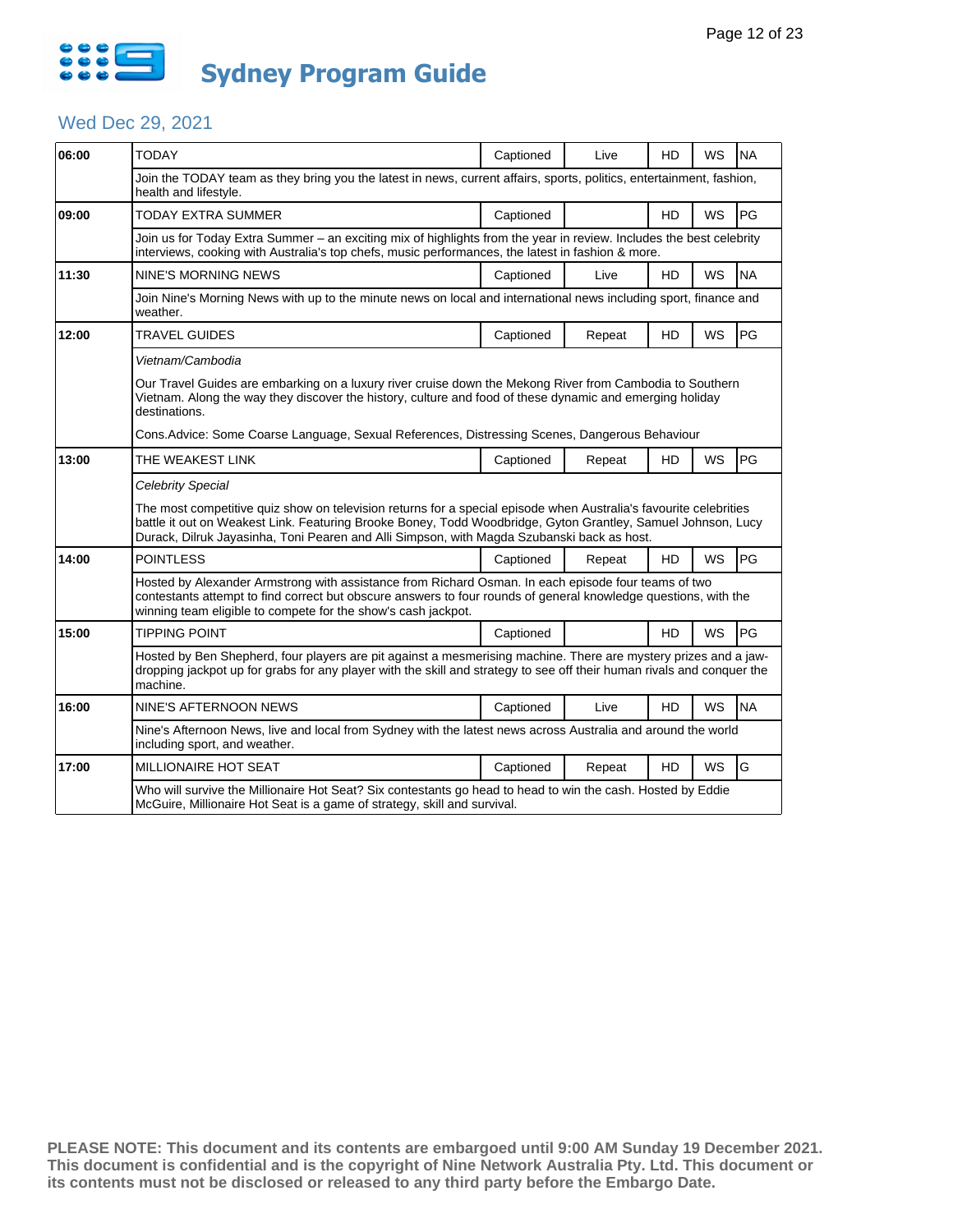

# Wed Dec 29, 2021

| 18:00 | <b>NINE NEWS</b>                                                                                                                                                                                                                                            | Captioned | Live   | HD | WS | <b>NA</b> |  |  |
|-------|-------------------------------------------------------------------------------------------------------------------------------------------------------------------------------------------------------------------------------------------------------------|-----------|--------|----|----|-----------|--|--|
|       | Join Nine News for the latest in news and events that affect you in your local city, as well as news from across<br>Australia and the world.                                                                                                                |           |        |    |    |           |  |  |
| 19:00 | A CURRENT AFFAIR                                                                                                                                                                                                                                            | Captioned | Live   | HD | WS | <b>NA</b> |  |  |
|       | A Current Affair covers the realms of politics, crime, human rights, science, technology, celebrities and<br>entertainment - all investigated by a dedicated team.                                                                                          |           |        |    |    |           |  |  |
| 19:30 | MEGA ZOO                                                                                                                                                                                                                                                    | Captioned |        | HD | WS | PG        |  |  |
|       | Vets race to save wombat Daisy as she battles mysterious health problems. A challenging road trip for keepers as<br>they transport a giraffe. Much-loved meerkat Nubby faces a daunting X-ray, and what secret is hidden underneath<br>Melbourne Zoo?       |           |        |    |    |           |  |  |
| 20:30 | <b>EMERGENCY</b>                                                                                                                                                                                                                                            | Captioned | Repeat | HD | WS | M         |  |  |
|       | Dr Mark assembles a crack team to save a man with life-threatening gunshot wounds. Dr Jonathan suspects a surf-<br>coach has a shattered leg from a horror car crash, which could spell the end of the young man's career.                                  |           |        |    |    |           |  |  |
|       | Cons. Advice: Distressing Scenes, Some Coarse Language                                                                                                                                                                                                      |           |        |    |    |           |  |  |
| 21:30 | A+E AFTER DARK                                                                                                                                                                                                                                              | Captioned |        | HD | WS | M         |  |  |
|       | A patient in A&E becomes agitated after waiting to be seen for a bleeding hand. Two patients are brought in after<br>jumping from a first floor window to escape a house fire.                                                                              |           |        |    |    |           |  |  |
|       | Cons.Advice: Medical Procedures                                                                                                                                                                                                                             |           |        |    |    |           |  |  |
| 22:30 | <b>NEW AMSTERDAM</b>                                                                                                                                                                                                                                        | Captioned | Repeat | HD | WS | M         |  |  |
|       | This is Not the End                                                                                                                                                                                                                                         |           |        |    |    |           |  |  |
|       | Max goes head-to-head with hospital administration when he comes up with a new plan for patients without<br>insurance; Iggy struggles with an accusation brought against him; Sharpe navigates her role as deputy medical<br>director.                      |           |        |    |    |           |  |  |
|       | Starring: Ryan Eggold, Janet Montgomery, Freema Agyeman                                                                                                                                                                                                     |           |        |    |    |           |  |  |
|       | Cons.Advice: Medical Procedures, Adult Themes                                                                                                                                                                                                               |           |        |    |    |           |  |  |
| 23:20 | <b>MANIFEST</b>                                                                                                                                                                                                                                             | Captioned | Repeat | HD | WS | M         |  |  |
|       | Grounded                                                                                                                                                                                                                                                    |           |        |    |    |           |  |  |
|       | Ben forms an alliance with a student from Flight 828, whose callings either uncovered a violent crime or helped him<br>commit one; as Saanvi strives to further her research into the death date, Grace makes a startling discovery about<br>her pregnancy. |           |        |    |    |           |  |  |
|       | Starring: Melissa Roxburgh, Josh Dallas, Athena Karkanis                                                                                                                                                                                                    |           |        |    |    |           |  |  |
|       | Cons. Advice: Mature Themes, Some Violence, Drug Use                                                                                                                                                                                                        |           |        |    |    |           |  |  |
| 00:10 | <b>TIPPING POINT</b>                                                                                                                                                                                                                                        | Captioned | Repeat | HD | WS | PG        |  |  |
|       | Hosted by Ben Shepherd, four players are pit against a mesmerising machine. There are mystery prizes and a jaw-<br>dropping jackpot up for grabs for any player with the skill and strategy to see off their human rivals and conquer the<br>machine.       |           |        |    |    |           |  |  |
| 01:05 | A CURRENT AFFAIR                                                                                                                                                                                                                                            | Captioned | Repeat | HD | WS | <b>NA</b> |  |  |
|       | A Current Affair covers the realms of politics, crime, human rights, science, technology, celebrities and<br>entertainment - all investigated by a dedicated team.                                                                                          |           |        |    |    |           |  |  |
| 01:30 | TV SHOP - HOME SHOPPING                                                                                                                                                                                                                                     |           | Repeat | HD | WS | G         |  |  |
|       |                                                                                                                                                                                                                                                             |           |        |    |    |           |  |  |
|       | <b>Total Gym Fit</b>                                                                                                                                                                                                                                        |           |        |    |    |           |  |  |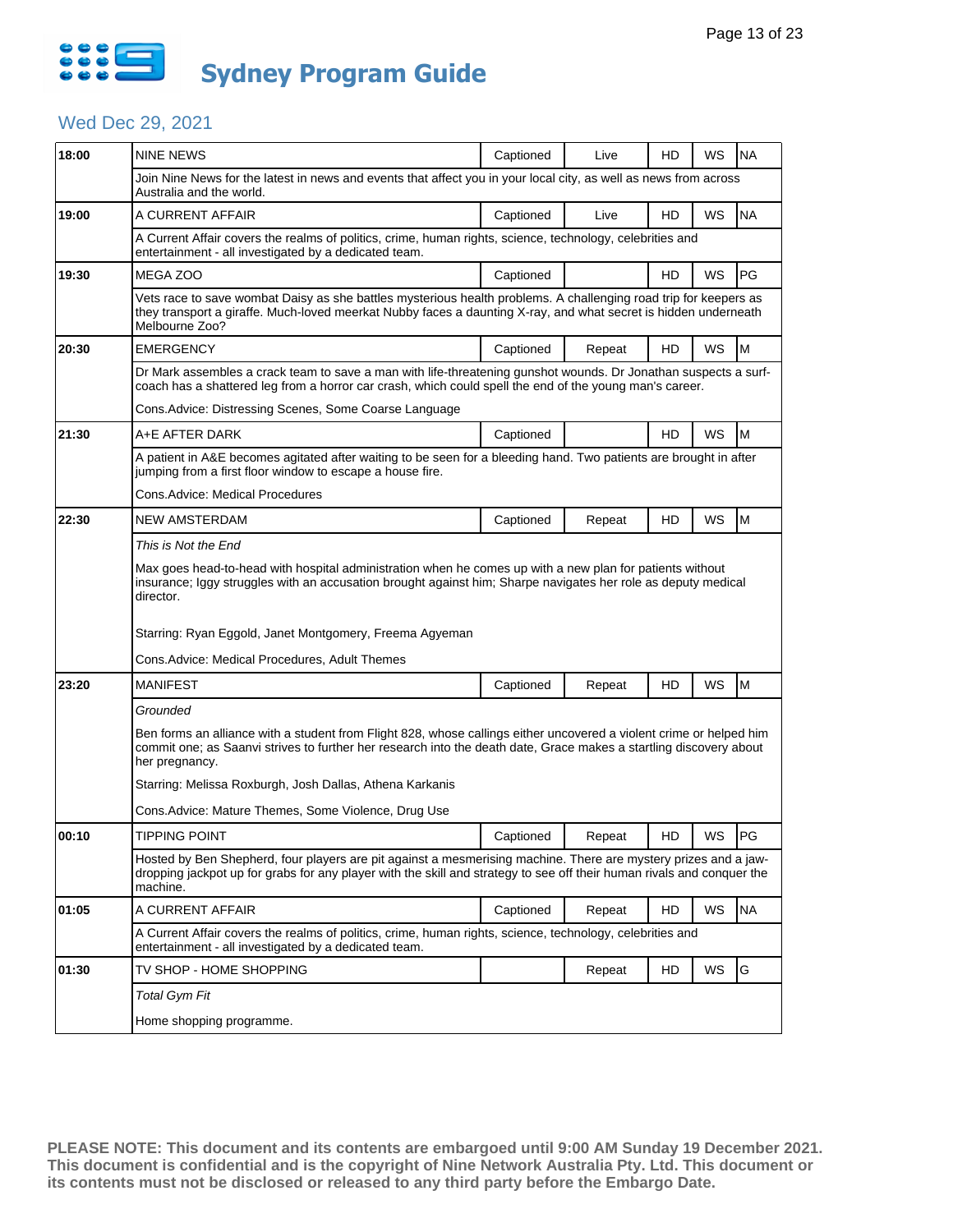

# Wed Dec 29, 2021

| 02:00 | TV SHOP - HOME SHOPPING                                                                                                                       |           | Repeat | HD             | WS        | G         |  |  |
|-------|-----------------------------------------------------------------------------------------------------------------------------------------------|-----------|--------|----------------|-----------|-----------|--|--|
|       | <b>Transforma Ladders</b>                                                                                                                     |           |        |                |           |           |  |  |
|       | Home shopping programme.                                                                                                                      |           |        |                |           |           |  |  |
| 02:30 | <b>GLOBAL SHOP</b>                                                                                                                            |           | Repeat | <b>HD</b>      | <b>WS</b> | G         |  |  |
|       | Power XL Air Fryer Oven                                                                                                                       |           |        |                |           |           |  |  |
|       | Home shopping programme.                                                                                                                      |           |        |                |           |           |  |  |
| 03:00 | TV SHOP - HOME SHOPPING                                                                                                                       |           | Repeat | <b>HD</b>      | <b>WS</b> | G         |  |  |
|       | <b>ITread</b>                                                                                                                                 |           |        |                |           |           |  |  |
|       | Home shopping programme.                                                                                                                      |           |        |                |           |           |  |  |
| 03:30 | TV SHOP - HOME SHOPPING                                                                                                                       |           | Repeat | HD             | WS        | G         |  |  |
|       | <b>InstaChill</b>                                                                                                                             |           |        |                |           |           |  |  |
|       | Home shopping programme.                                                                                                                      |           |        |                |           |           |  |  |
| 04:00 | TV SHOP - HOME SHOPPING                                                                                                                       |           | Repeat | <b>HD</b>      | WS        | G         |  |  |
|       | <b>TEBO Massage Chair</b>                                                                                                                     |           |        |                |           |           |  |  |
|       | Home shopping programme.                                                                                                                      |           |        |                |           |           |  |  |
| 04:30 | TV SHOP - HOME SHOPPING                                                                                                                       |           | Repeat | HD             | WS        | G         |  |  |
|       | Aeropilates                                                                                                                                   |           |        |                |           |           |  |  |
|       | Home shopping programme.                                                                                                                      |           |        |                |           |           |  |  |
| 05:00 | NINE NEWS EARLY EDITION                                                                                                                       | Captioned | Live   | <b>HD</b>      | WS        | <b>NA</b> |  |  |
|       | Join the Nine News team first thing for up to date news from Australia and around the world as well as the latest in<br>sport and weather.    |           |        |                |           |           |  |  |
| 05:30 | <b>TODAY</b>                                                                                                                                  | Captioned | Live   | H <sub>D</sub> | <b>WS</b> | <b>NA</b> |  |  |
|       | Join the TODAY team as they bring you the latest in news, current affairs, sports, politics, entertainment, fashion,<br>health and lifestyle. |           |        |                |           |           |  |  |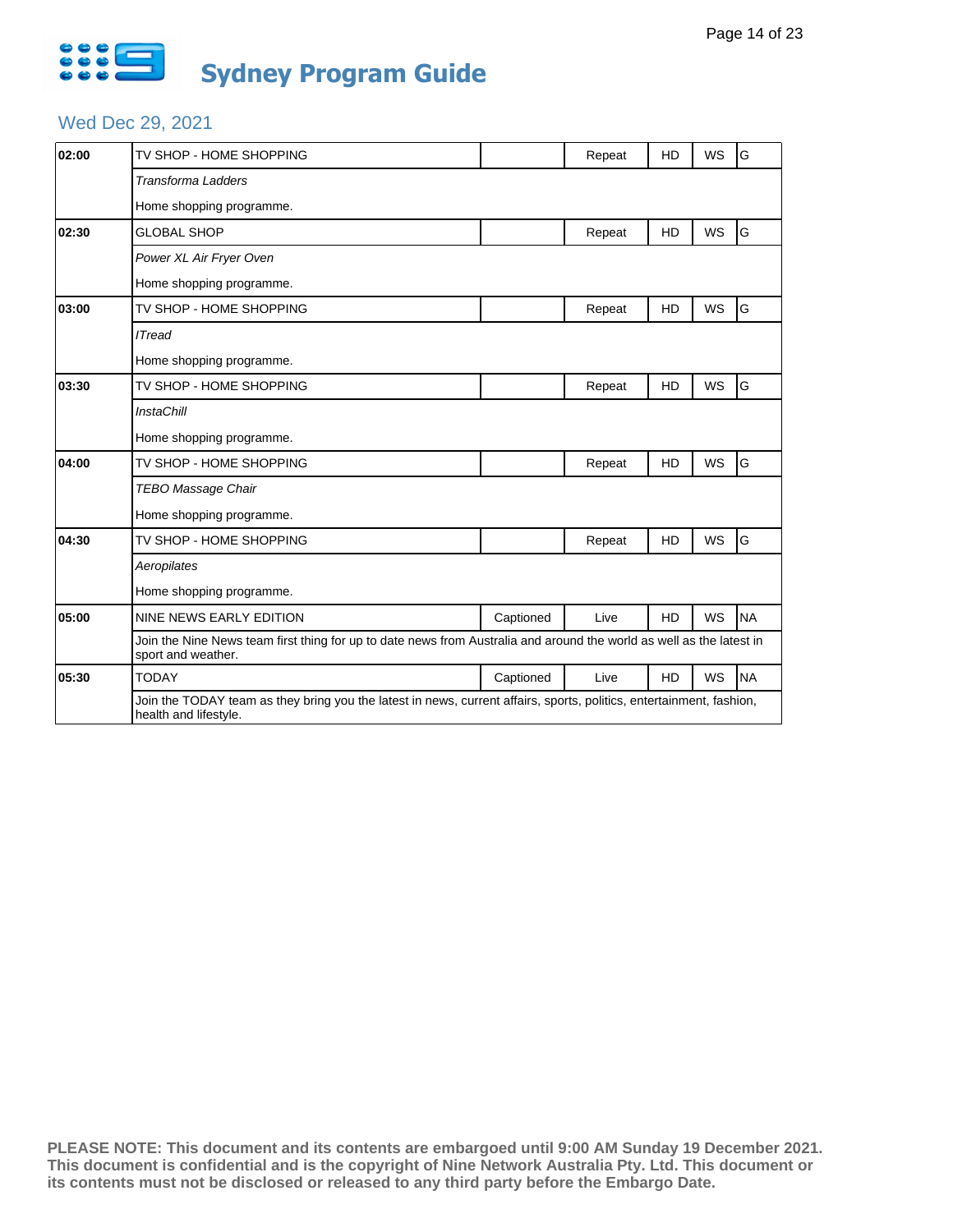

## Thu Dec 30, 2021

| 06:00 | <b>TODAY</b>                                                                                                                                                                                                                                                                                                                 | Captioned                                                                                                                                                                                                                                 | Live   | HD        | <b>WS</b> | <b>NA</b> |  |  |  |  |  |
|-------|------------------------------------------------------------------------------------------------------------------------------------------------------------------------------------------------------------------------------------------------------------------------------------------------------------------------------|-------------------------------------------------------------------------------------------------------------------------------------------------------------------------------------------------------------------------------------------|--------|-----------|-----------|-----------|--|--|--|--|--|
|       | Join the TODAY team as they bring you the latest in news, current affairs, sports, politics, entertainment, fashion,<br>health and lifestyle.                                                                                                                                                                                |                                                                                                                                                                                                                                           |        |           |           |           |  |  |  |  |  |
| 09:00 | TODAY EXTRA SUMMER                                                                                                                                                                                                                                                                                                           | Captioned                                                                                                                                                                                                                                 |        | HD        | WS        | PG        |  |  |  |  |  |
|       |                                                                                                                                                                                                                                                                                                                              | Join us for Today Extra Summer - an exciting mix of highlights from the year in review. Includes the best celebrity<br>interviews, cooking with Australia's top chefs, music performances, the latest in fashion & more.                  |        |           |           |           |  |  |  |  |  |
| 11:30 | <b>NINE'S MORNING NEWS</b>                                                                                                                                                                                                                                                                                                   | Captioned                                                                                                                                                                                                                                 | Live   | <b>HD</b> | WS        | <b>NA</b> |  |  |  |  |  |
|       | Join Nine's Morning News with up to the minute news on local and international news including sport, finance and<br>weather.                                                                                                                                                                                                 |                                                                                                                                                                                                                                           |        |           |           |           |  |  |  |  |  |
| 12:00 | UPTOWN GIRLS<br>2003                                                                                                                                                                                                                                                                                                         | Captioned                                                                                                                                                                                                                                 | Repeat | HD        | WS        | PG        |  |  |  |  |  |
|       | <b>Uptown Girls</b>                                                                                                                                                                                                                                                                                                          |                                                                                                                                                                                                                                           |        |           |           |           |  |  |  |  |  |
|       | Molly Gunn is the spoiled, freewheeling daughter of a late rock legend and the toast of the Manhattan social scene.<br>However, after hitting a huge financial snag, Molly is forced to do something that she's never done before-get a job.<br>But not just any job, a job as a nanny to an Upper East Side eight-year old. |                                                                                                                                                                                                                                           |        |           |           |           |  |  |  |  |  |
|       | Starring: Brittany Murphy, Dakota Fanning, Jesse Spencer                                                                                                                                                                                                                                                                     |                                                                                                                                                                                                                                           |        |           |           |           |  |  |  |  |  |
|       | Cons. Advice: Mild Coarse Language                                                                                                                                                                                                                                                                                           |                                                                                                                                                                                                                                           |        |           |           |           |  |  |  |  |  |
| 13:50 | MAKING OF GHOSTBUSTERS - AFTERLIFE                                                                                                                                                                                                                                                                                           | Captioned                                                                                                                                                                                                                                 | Repeat | HD        | <b>WS</b> | PG        |  |  |  |  |  |
|       | Making of Ghostbusters - Afterlife                                                                                                                                                                                                                                                                                           |                                                                                                                                                                                                                                           |        |           |           |           |  |  |  |  |  |
|       | The latest Ghostbusters movie starring Paul Rudd, Carrie Coon, Bill Murray & Dan Aykroyd is at the movies so join<br>us as we go behind the scenes on Ghostbusters - Afterlife.                                                                                                                                              |                                                                                                                                                                                                                                           |        |           |           |           |  |  |  |  |  |
| 14:00 | <b>POINTLESS</b>                                                                                                                                                                                                                                                                                                             | Captioned                                                                                                                                                                                                                                 | Repeat | HD        | <b>WS</b> | PG        |  |  |  |  |  |
|       | Hosted by Alexander Armstrong with assistance from Richard Osman. In each episode four teams of two<br>contestants attempt to find correct but obscure answers to four rounds of general knowledge questions, with the<br>winning team eligible to compete for the show's cash jackpot.                                      |                                                                                                                                                                                                                                           |        |           |           |           |  |  |  |  |  |
| 15:00 | <b>TIPPING POINT</b>                                                                                                                                                                                                                                                                                                         | Captioned                                                                                                                                                                                                                                 |        | HD        | WS        | PG        |  |  |  |  |  |
|       | machine.                                                                                                                                                                                                                                                                                                                     | Hosted by Ben Shepherd, four players are pit against a mesmerising machine. There are mystery prizes and a jaw-<br>dropping jackpot up for grabs for any player with the skill and strategy to see off their human rivals and conquer the |        |           |           |           |  |  |  |  |  |
| 16:00 | NINE'S AFTERNOON NEWS                                                                                                                                                                                                                                                                                                        | Captioned                                                                                                                                                                                                                                 | Live   | HD        | WS        | <b>NA</b> |  |  |  |  |  |
|       | Nine's Afternoon News, live and local from Sydney with the latest news across Australia and around the world<br>including sport, and weather.                                                                                                                                                                                |                                                                                                                                                                                                                                           |        |           |           |           |  |  |  |  |  |
| 17:00 | <b>MILLIONAIRE HOT SEAT</b>                                                                                                                                                                                                                                                                                                  | Captioned                                                                                                                                                                                                                                 | Repeat | HD        | <b>WS</b> | G         |  |  |  |  |  |
|       | Who will survive the Millionaire Hot Seat? Six contestants go head to head to win the cash. Hosted by Eddie<br>McGuire, Millionaire Hot Seat is a game of strategy, skill and survival.                                                                                                                                      |                                                                                                                                                                                                                                           |        |           |           |           |  |  |  |  |  |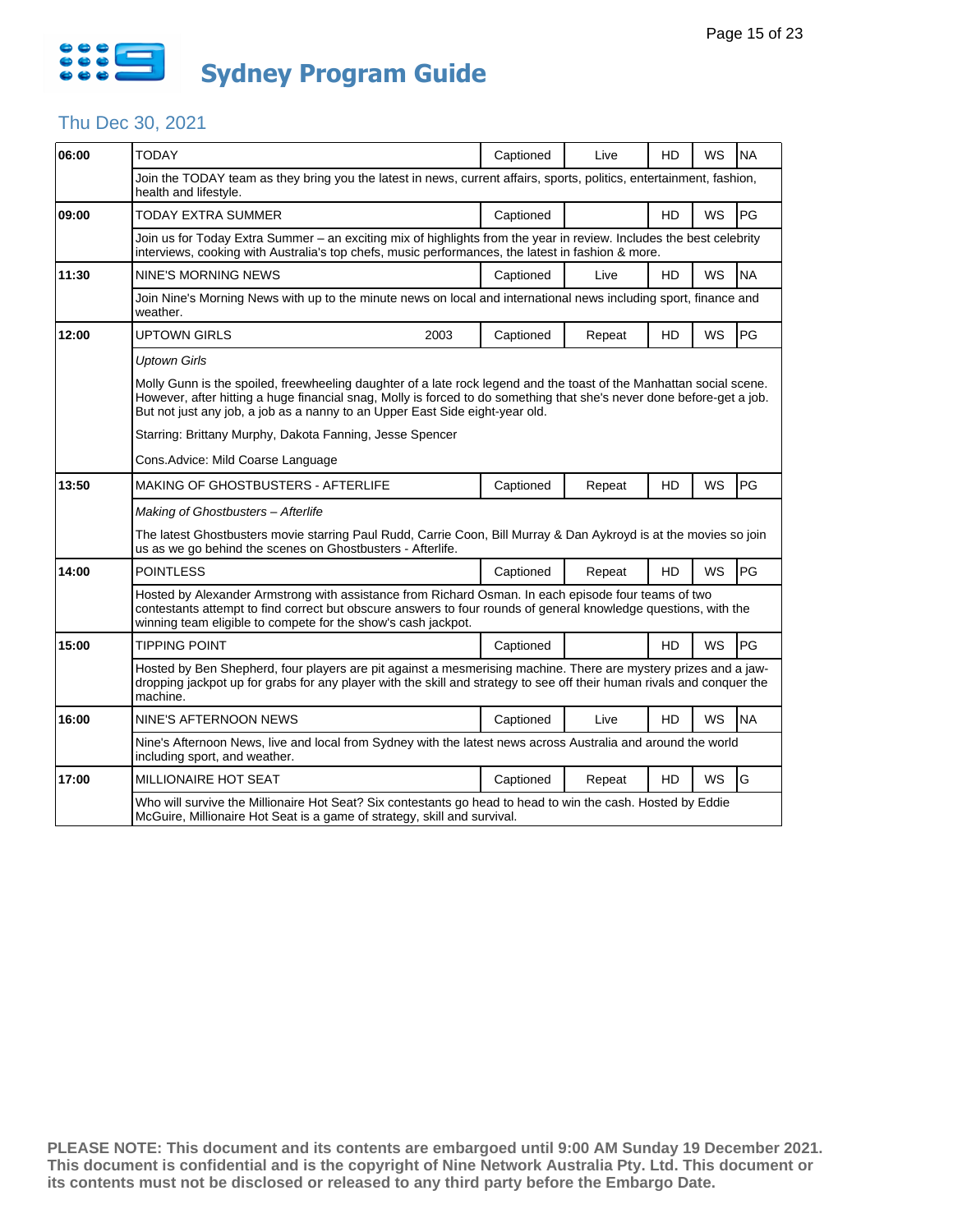

## Thu Dec 30, 2021

| 18:00 | <b>NINE NEWS</b>                                                                                                                                                                                                                                            |      | Captioned | Live   | HD | WS | <b>NA</b> |  |
|-------|-------------------------------------------------------------------------------------------------------------------------------------------------------------------------------------------------------------------------------------------------------------|------|-----------|--------|----|----|-----------|--|
|       | Join Nine News for the latest in news and events that affect you in your local city, as well as news from across<br>Australia and the world.                                                                                                                |      |           |        |    |    |           |  |
| 19:00 | A CURRENT AFFAIR                                                                                                                                                                                                                                            |      | Captioned | Live   | HD | WS | <b>NA</b> |  |
|       | A Current Affair covers the realms of politics, crime, human rights, science, technology, celebrities and<br>entertainment - all investigated by a dedicated team.                                                                                          |      |           |        |    |    |           |  |
| 19:30 | <b>GREAT GETAWAYS</b>                                                                                                                                                                                                                                       |      | Captioned |        | HD | WS | PG        |  |
|       | This week on Great Getaways we are exploring Australia and New Zealand. From Hayman Island to Kangaroo<br>Island, Uluru to the Blue Mountains plus we cross the ditch for some high-octane fun on the South Island.                                         |      |           |        |    |    |           |  |
| 20:30 | MY BIG FAT GREEK WEDDING                                                                                                                                                                                                                                    | 2002 | Captioned | Repeat | HD | WS | PG        |  |
|       | My Big Fat Greek Wedding                                                                                                                                                                                                                                    |      |           |        |    |    |           |  |
|       | Hilarious send-up of the unchangeable lifestyle of parents as a 3rd generation Greek girl falls in love with a non-<br>Greek and struggles to get her family to accept him.                                                                                 |      |           |        |    |    |           |  |
|       | Starring: Nia Vardalos, John Corbett, Michael Constantine, Gia Carides                                                                                                                                                                                      |      |           |        |    |    |           |  |
|       | Cons. Advice: Mild Coarse Language                                                                                                                                                                                                                          |      |           |        |    |    |           |  |
| 22:30 | <b>NEW AMSTERDAM</b>                                                                                                                                                                                                                                        |      | Captioned | Repeat | HD | WS | M         |  |
|       | Luna                                                                                                                                                                                                                                                        |      |           |        |    |    |           |  |
|       | Sharpe works on a creative way to help Max; Kapoor gets surprising news; Reynolds takes a big step in his<br>relationship with Evie; one of the doctors makes a life-altering decision.                                                                     |      |           |        |    |    |           |  |
|       | Starring: Ryan Eggold, Janet Montgomery, Freema Agyeman                                                                                                                                                                                                     |      |           |        |    |    |           |  |
|       | Cons. Advice: Medical Procedures, Some Violence, Adult Themes                                                                                                                                                                                               |      |           |        |    |    |           |  |
| 23:20 | CHICAGO MED                                                                                                                                                                                                                                                 |      | Captioned | Repeat | HD | WS | M         |  |
|       | We Hold These Truths                                                                                                                                                                                                                                        |      |           |        |    |    |           |  |
|       | After witnessing a pickup truck plow through a street fair, Natalie and Maggie must make tough decisions on the fly;<br>at the hospital, doctors and nurses are on high alert with the influx of patients; Dr. Charles' ex-wife comes to town<br>with news. |      |           |        |    |    |           |  |
|       | Starring: Nick Gehlfuss, Yaya DaCosta, Torrey DeVitto                                                                                                                                                                                                       |      |           |        |    |    |           |  |
|       | Cons.Advice: Some Violence, Medical Procedures, Themes                                                                                                                                                                                                      |      |           |        |    |    |           |  |
| 00:10 | TIPPING POINT                                                                                                                                                                                                                                               |      | Captioned | Repeat | HD | WS | PG        |  |
|       | Hosted by Ben Shepherd, four players are pit against a mesmerising machine. There are mystery prizes and a jaw-<br>dropping jackpot up for grabs for any player with the skill and strategy to see off their human rivals and conquer the<br>machine.       |      |           |        |    |    |           |  |
| 01:05 | A CURRENT AFFAIR                                                                                                                                                                                                                                            |      | Captioned | Repeat | HD | WS | <b>NA</b> |  |
|       | A Current Affair covers the realms of politics, crime, human rights, science, technology, celebrities and<br>entertainment - all investigated by a dedicated team.                                                                                          |      |           |        |    |    |           |  |
| 01:30 | TV SHOP - HOME SHOPPING                                                                                                                                                                                                                                     |      |           | Repeat | HD | WS | G         |  |
|       | <b>Invictus One</b>                                                                                                                                                                                                                                         |      |           |        |    |    |           |  |
|       | Home shopping programme.                                                                                                                                                                                                                                    |      |           |        |    |    |           |  |
|       |                                                                                                                                                                                                                                                             |      |           |        |    |    |           |  |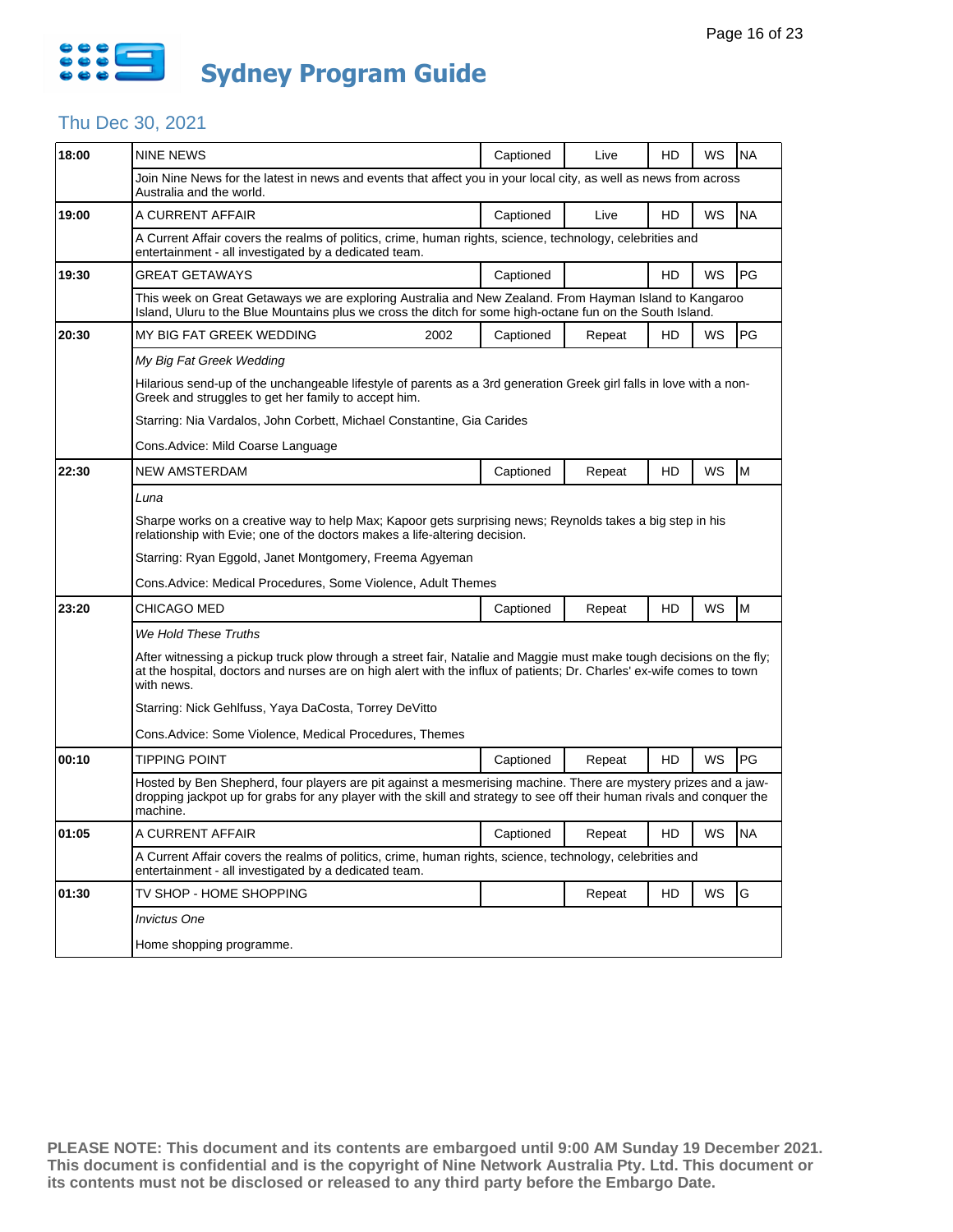

## Thu Dec 30, 2021

| 02:00 | TV SHOP - HOME SHOPPING                                                                                                                       |           | Repeat | HD             | WS        | G         |  |  |
|-------|-----------------------------------------------------------------------------------------------------------------------------------------------|-----------|--------|----------------|-----------|-----------|--|--|
|       | Perfect Fit Bed                                                                                                                               |           |        |                |           |           |  |  |
|       | Home shopping programme.                                                                                                                      |           |        |                |           |           |  |  |
| 02:30 | <b>GLOBAL SHOP</b>                                                                                                                            |           | Repeat | <b>HD</b>      | <b>WS</b> | G         |  |  |
|       | Power XL Air Fryer Oven                                                                                                                       |           |        |                |           |           |  |  |
|       | Home shopping programme.                                                                                                                      |           |        |                |           |           |  |  |
| 03:00 | TV SHOP - HOME SHOPPING                                                                                                                       |           | Repeat | <b>HD</b>      | <b>WS</b> | G         |  |  |
|       | <b>Total Gym FIT</b>                                                                                                                          |           |        |                |           |           |  |  |
|       | Home shopping programme.                                                                                                                      |           |        |                |           |           |  |  |
| 03:30 | TV SHOP - HOME SHOPPING                                                                                                                       |           | Repeat | HD             | WS        | G         |  |  |
|       | <b>Transforma Ladders</b>                                                                                                                     |           |        |                |           |           |  |  |
|       | Home shopping programme.                                                                                                                      |           |        |                |           |           |  |  |
| 04:00 | TV SHOP - HOME SHOPPING                                                                                                                       |           | Repeat | <b>HD</b>      | WS        | G         |  |  |
|       | <b>ITread</b>                                                                                                                                 |           |        |                |           |           |  |  |
|       | Home shopping programme.                                                                                                                      |           |        |                |           |           |  |  |
| 04:30 | TV SHOP - HOME SHOPPING                                                                                                                       |           | Repeat | HD             | WS        | G         |  |  |
|       | <b>InstaChill</b>                                                                                                                             |           |        |                |           |           |  |  |
|       | Home shopping programme.                                                                                                                      |           |        |                |           |           |  |  |
| 05:00 | NINE NEWS EARLY EDITION                                                                                                                       | Captioned | Live   | <b>HD</b>      | WS        | <b>NA</b> |  |  |
|       | Join the Nine News team first thing for up to date news from Australia and around the world as well as the latest in<br>sport and weather.    |           |        |                |           |           |  |  |
| 05:30 | <b>TODAY</b>                                                                                                                                  | Captioned | Live   | H <sub>D</sub> | <b>WS</b> | <b>NA</b> |  |  |
|       | Join the TODAY team as they bring you the latest in news, current affairs, sports, politics, entertainment, fashion,<br>health and lifestyle. |           |        |                |           |           |  |  |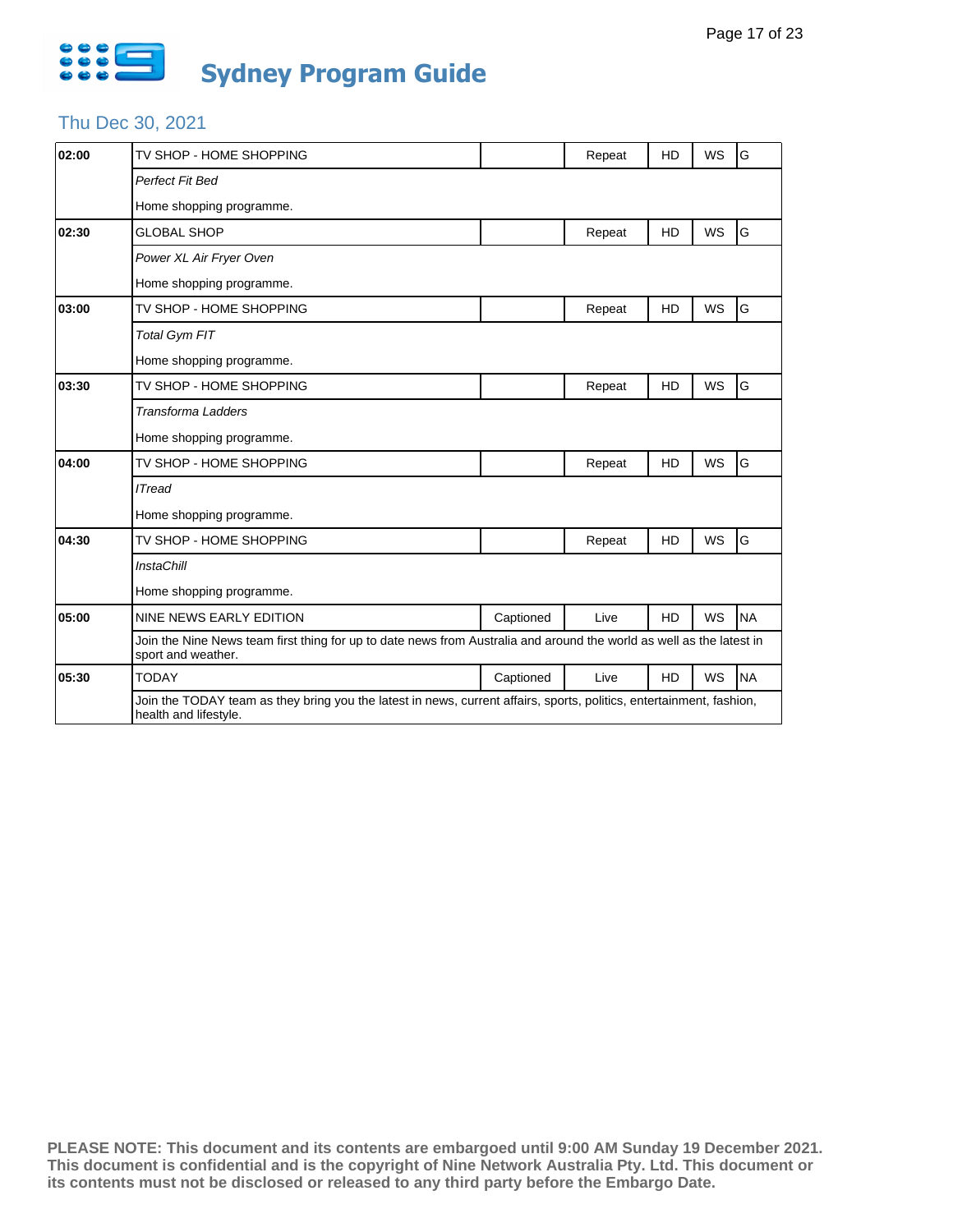

#### Fri Dec 31, 2021

| 06:00 | <b>TODAY</b>                                                                                                                                                                                                                                                                            |      | Captioned | Live   | HD | <b>WS</b> | <b>NA</b> |  |  |  |  |
|-------|-----------------------------------------------------------------------------------------------------------------------------------------------------------------------------------------------------------------------------------------------------------------------------------------|------|-----------|--------|----|-----------|-----------|--|--|--|--|
|       | Join the TODAY team as they bring you the latest in news, current affairs, sports, politics, entertainment, fashion,<br>health and lifestyle.                                                                                                                                           |      |           |        |    |           |           |  |  |  |  |
| 09:00 | <b>TODAY EXTRA SUMMER</b>                                                                                                                                                                                                                                                               |      | Captioned |        | HD | <b>WS</b> | PG        |  |  |  |  |
|       | Join us for Today Extra Summer – an exciting mix of highlights from the year in review. Includes the best celebrity<br>interviews, cooking with Australia's top chefs, music performances, the latest in fashion & more.                                                                |      |           |        |    |           |           |  |  |  |  |
| 11:30 | NINE'S MORNING NEWS                                                                                                                                                                                                                                                                     |      | Captioned | Live   | HD | <b>WS</b> | <b>NA</b> |  |  |  |  |
|       | Join Nine's Morning News with up to the minute news on local and international news including sport, finance and<br>weather.                                                                                                                                                            |      |           |        |    |           |           |  |  |  |  |
| 12:00 | <b>ZEUS AND ROXANNE</b>                                                                                                                                                                                                                                                                 | 1997 | Captioned | Repeat | HD | <b>WS</b> | G         |  |  |  |  |
|       | Zeus and Roxanne                                                                                                                                                                                                                                                                        |      |           |        |    |           |           |  |  |  |  |
|       | In a Bahamian resort, marine researcher Mary Beth is preparing captive-dolphin Roxanne to survive in the wild.<br>Zeus is a stray dog that befriends Roxanne after the dolphin saves his life.                                                                                          |      |           |        |    |           |           |  |  |  |  |
|       | Starring: Steve Guttenberg, Kathleen Quinlan, Miko Hughes                                                                                                                                                                                                                               |      |           |        |    |           |           |  |  |  |  |
| 14:00 | <b>POINTLESS</b>                                                                                                                                                                                                                                                                        |      | Captioned | Repeat | HD | <b>WS</b> | <b>PG</b> |  |  |  |  |
|       | Hosted by Alexander Armstrong with assistance from Richard Osman. In each episode four teams of two<br>contestants attempt to find correct but obscure answers to four rounds of general knowledge questions, with the<br>winning team eligible to compete for the show's cash jackpot. |      |           |        |    |           |           |  |  |  |  |
| 15:00 | <b>TIPPING POINT</b>                                                                                                                                                                                                                                                                    |      | Captioned |        | HD | <b>WS</b> | <b>PG</b> |  |  |  |  |
|       | Hosted by Ben Shepherd, four players are pit against a mesmerising machine. There are mystery prizes and a jaw-<br>dropping jackpot up for grabs for any player with the skill and strategy to see off their human rivals and conquer the<br>machine.                                   |      |           |        |    |           |           |  |  |  |  |
| 16:00 | NINE'S AFTERNOON NEWS                                                                                                                                                                                                                                                                   |      | Captioned | Live   | HD | <b>WS</b> | <b>NA</b> |  |  |  |  |
|       | Nine's Afternoon News, live and local from Sydney with the latest news across Australia and around the world<br>including sport, and weather.                                                                                                                                           |      |           |        |    |           |           |  |  |  |  |
| 17:00 | <b>MILLIONAIRE HOT SEAT</b>                                                                                                                                                                                                                                                             |      | Captioned | Repeat | HD | <b>WS</b> | G         |  |  |  |  |
|       | Who will survive the Millionaire Hot Seat? Six contestants go head to head to win the cash. Hosted by Eddie<br>McGuire, Millionaire Hot Seat is a game of strategy, skill and survival.                                                                                                 |      |           |        |    |           |           |  |  |  |  |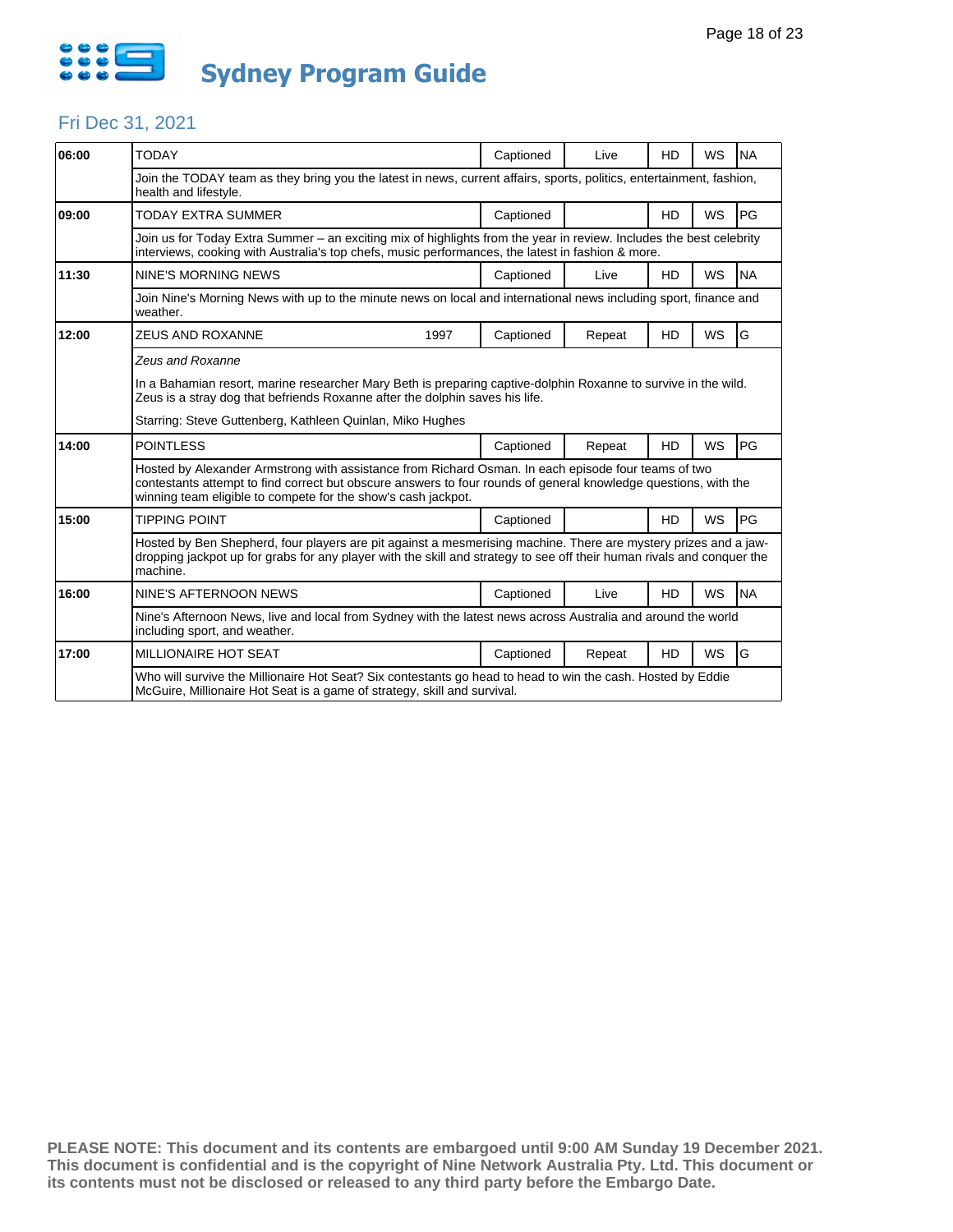

### Fri Dec 31, 2021

| 18:00 | <b>NINE NEWS</b>                                                                                                                                                                                                                                                                                                                                                                               |      | Captioned | Live   | HD | WS | <b>NA</b> |  |  |  |  |  |
|-------|------------------------------------------------------------------------------------------------------------------------------------------------------------------------------------------------------------------------------------------------------------------------------------------------------------------------------------------------------------------------------------------------|------|-----------|--------|----|----|-----------|--|--|--|--|--|
|       | Join Nine News for the latest in news and events that affect you in your local city, as well as news from across<br>Australia and the world.                                                                                                                                                                                                                                                   |      |           |        |    |    |           |  |  |  |  |  |
| 19:00 | A CURRENT AFFAIR                                                                                                                                                                                                                                                                                                                                                                               |      | Captioned | Live   | HD | WS | <b>NA</b> |  |  |  |  |  |
|       | A Current Affair covers the realms of politics, crime, human rights, science, technology, celebrities and<br>entertainment - all investigated by a dedicated team.                                                                                                                                                                                                                             |      |           |        |    |    |           |  |  |  |  |  |
| 19:30 | TARONGA: WHO'S WHO IN THE ZOO                                                                                                                                                                                                                                                                                                                                                                  |      | Captioned |        | HD | WS | PG        |  |  |  |  |  |
|       | Roo Can't Chew                                                                                                                                                                                                                                                                                                                                                                                 |      |           |        |    |    |           |  |  |  |  |  |
|       | The red kangaroo is a true Australian icon, but when keepers notice the alpha male of the mob, Malu, is having<br>problems eating, it's time to call in the mobile hospital to set him right again. But a routine procedure takes a<br>sudden turn for the worse. And spring has well and truly sprung out a Taronga Western Plains Zoo, as keepers<br>welcome the latest batch of zoo babies. |      |           |        |    |    |           |  |  |  |  |  |
| 20:30 | <b>DIRTY DANCING</b>                                                                                                                                                                                                                                                                                                                                                                           | 1987 | Captioned | Repeat | HD | WS | M         |  |  |  |  |  |
|       | Dirty Dancing                                                                                                                                                                                                                                                                                                                                                                                  |      |           |        |    |    |           |  |  |  |  |  |
|       | In the summer of 1963, innocent 17-year-old Baby vacations with her parents. One evening, she is drawn to the staff<br>quarters by stirring music. There she meets Johnny, the hotel dance instructor who's as experienced as Baby is<br>naïve. Mesmerized by the sexy beats and uninhibited movements of dirty dancing, Baby soon becomes Johnny's<br>prize pupil - in dance and love.        |      |           |        |    |    |           |  |  |  |  |  |
|       | Starring: Patrick Swayze, Jennifer Grey, Jerry Orbach, Cynthia Rhodes, Jack Weston                                                                                                                                                                                                                                                                                                             |      |           |        |    |    |           |  |  |  |  |  |
|       | Cons. Advice: Sexual References, Adult Themes                                                                                                                                                                                                                                                                                                                                                  |      |           |        |    |    |           |  |  |  |  |  |
| 22:30 | CAN'T STOP THE MUSIC                                                                                                                                                                                                                                                                                                                                                                           | 1980 | Captioned | Repeat |    | WS | PG        |  |  |  |  |  |
|       | Can't Stop The Music                                                                                                                                                                                                                                                                                                                                                                           |      |           |        |    |    |           |  |  |  |  |  |
|       | A retired model invites some of her Greenwich Village pals to sing for their supper in order to help the career of her<br>housemate, an aspiring composer of disco music.                                                                                                                                                                                                                      |      |           |        |    |    |           |  |  |  |  |  |
|       | Starring: Steve Guttenberg, Valerie Perrine, Caitlyn Jenner                                                                                                                                                                                                                                                                                                                                    |      |           |        |    |    |           |  |  |  |  |  |
|       | Cons. Advice: Sexual References, Drug References, Mild Coarse Language                                                                                                                                                                                                                                                                                                                         |      |           |        |    |    |           |  |  |  |  |  |
| 00:45 | AUSTRALIA'S TOP TEN OF EVERYTHING                                                                                                                                                                                                                                                                                                                                                              |      | Captioned | Repeat | HD | WS | PG        |  |  |  |  |  |
|       | <b>Dinner Guests</b>                                                                                                                                                                                                                                                                                                                                                                           |      |           |        |    |    |           |  |  |  |  |  |
|       | Robert De Niro is attending at the height of his stardom. A fresh-faced Mark Hamill promotes a little-known movie<br>that's just been released, called Star Wars. Robin Williams is hands down the life of the party.                                                                                                                                                                          |      |           |        |    |    |           |  |  |  |  |  |
| 01:30 | TV SHOP - HOME SHOPPING                                                                                                                                                                                                                                                                                                                                                                        |      |           | Repeat | HD | WS | G         |  |  |  |  |  |
|       | TEBO Massage Chair                                                                                                                                                                                                                                                                                                                                                                             |      |           |        |    |    |           |  |  |  |  |  |
|       | Home shopping programme.                                                                                                                                                                                                                                                                                                                                                                       |      |           |        |    |    |           |  |  |  |  |  |
| 02:00 | TV SHOP - HOME SHOPPING                                                                                                                                                                                                                                                                                                                                                                        |      |           | Repeat | HD | WS | G         |  |  |  |  |  |
|       | Aeropilates                                                                                                                                                                                                                                                                                                                                                                                    |      |           |        |    |    |           |  |  |  |  |  |
|       | Home shopping programme.                                                                                                                                                                                                                                                                                                                                                                       |      |           |        |    |    |           |  |  |  |  |  |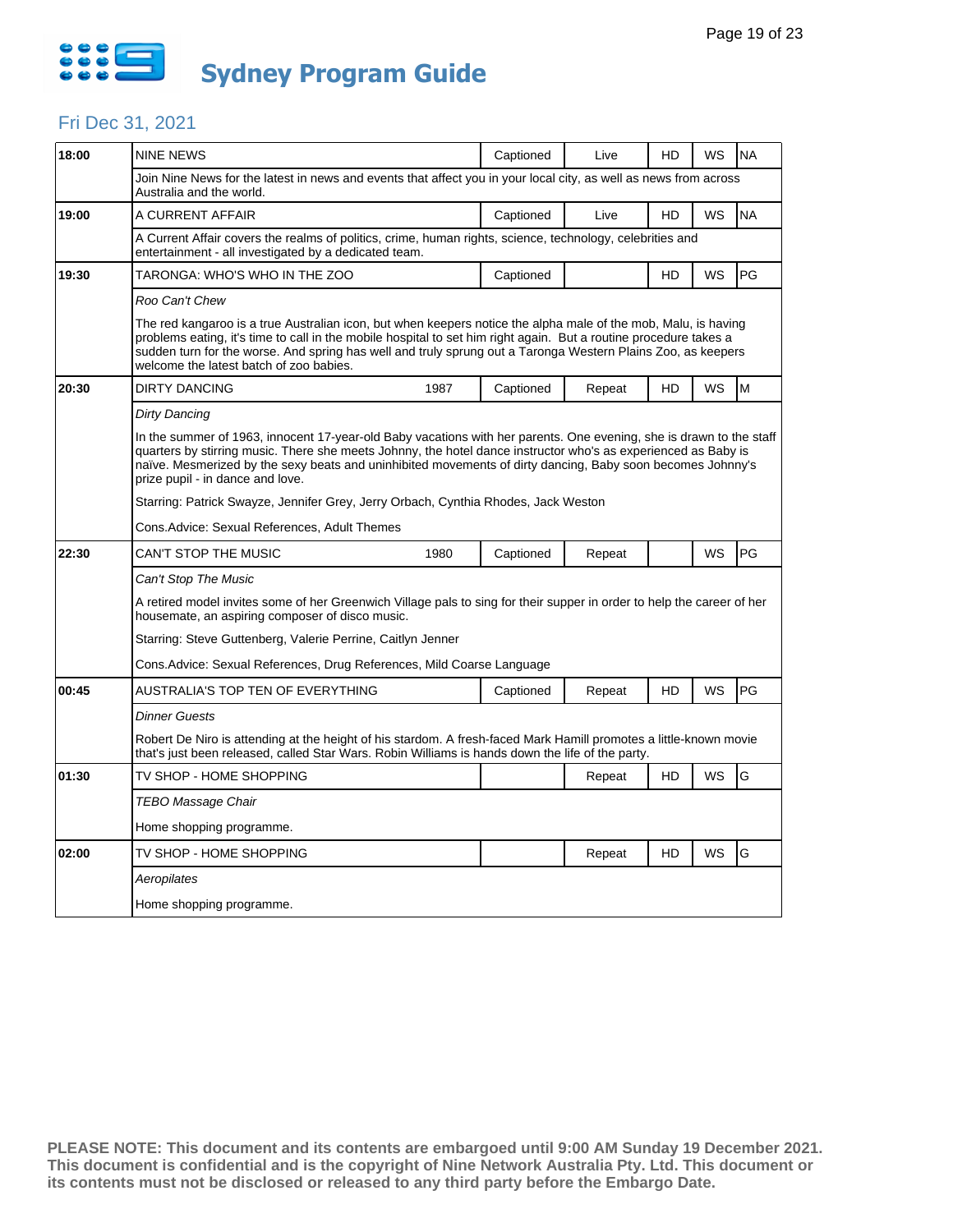

### Fri Dec 31, 2021

| 02:30 | TV SHOP - HOME SHOPPING                                                                                                                                            |           | Repeat | <b>HD</b> | <b>WS</b> | G         |  |  |
|-------|--------------------------------------------------------------------------------------------------------------------------------------------------------------------|-----------|--------|-----------|-----------|-----------|--|--|
|       | <b>Invictus One</b>                                                                                                                                                |           |        |           |           |           |  |  |
|       | Home shopping programme.                                                                                                                                           |           |        |           |           |           |  |  |
| 03:00 | TV SHOP - HOME SHOPPING                                                                                                                                            |           | Repeat | <b>HD</b> | WS        | G         |  |  |
|       | Perfect Fit Bed                                                                                                                                                    |           |        |           |           |           |  |  |
|       | Home shopping programme.                                                                                                                                           |           |        |           |           |           |  |  |
| 03:30 | TV SHOP - HOME SHOPPING                                                                                                                                            |           | Repeat | HD        | WS        | G         |  |  |
|       | <b>Total Gym FIT</b>                                                                                                                                               |           |        |           |           |           |  |  |
|       | Home shopping programme.                                                                                                                                           |           |        |           |           |           |  |  |
| 04:00 | <b>GLOBAL SHOP</b>                                                                                                                                                 |           | Repeat | <b>HD</b> | WS        | G         |  |  |
|       | <b>Scratch Solution</b>                                                                                                                                            |           |        |           |           |           |  |  |
|       | Home shopping programme.                                                                                                                                           |           |        |           |           |           |  |  |
| 04:30 | TV SHOP - HOME SHOPPING                                                                                                                                            |           | Repeat | <b>HD</b> | <b>WS</b> | G         |  |  |
|       | <b>Transforma Ladders</b>                                                                                                                                          |           |        |           |           |           |  |  |
|       | Home shopping programme.                                                                                                                                           |           |        |           |           |           |  |  |
| 05:00 | TV SHOP - HOME SHOPPING                                                                                                                                            |           | Repeat | HD        | WS        | G         |  |  |
|       | <b>ITread</b>                                                                                                                                                      |           |        |           |           |           |  |  |
|       | Home shopping programme.                                                                                                                                           |           |        |           |           |           |  |  |
| 05:30 | A CURRENT AFFAIR                                                                                                                                                   | Captioned | Repeat | <b>HD</b> | <b>WS</b> | <b>NA</b> |  |  |
|       | A Current Affair covers the realms of politics, crime, human rights, science, technology, celebrities and<br>entertainment - all investigated by a dedicated team. |           |        |           |           |           |  |  |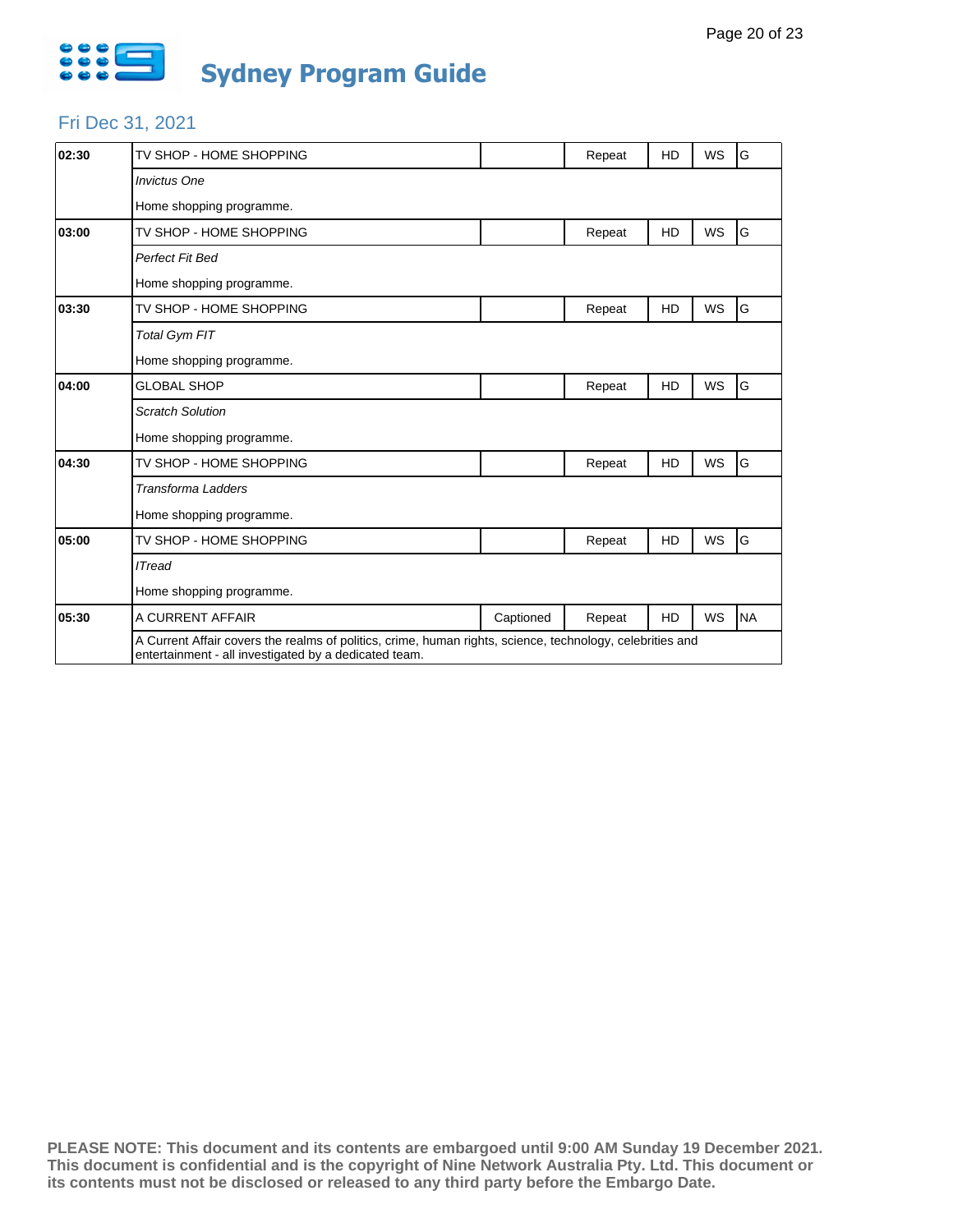

### Sat Jan 1, 2022

| 06:00 | <b>EASY EATS</b>                                                                                                                                                                                                                                                         | Captioned | Repeat | HD        | WS        | G         |  |  |  |  |  |  |
|-------|--------------------------------------------------------------------------------------------------------------------------------------------------------------------------------------------------------------------------------------------------------------------------|-----------|--------|-----------|-----------|-----------|--|--|--|--|--|--|
|       | Vegetarian Delight                                                                                                                                                                                                                                                       |           |        |           |           |           |  |  |  |  |  |  |
|       | In this episode of Easy Eats, we've rounded up our favourite recipes where vegetables are the hero. Whether it's<br>Pumpkin Orecchiette Pasta, or our Spinach and Leek Quiche, our meat free dishes are so flavoursome, the whole<br>family will be begging for seconds. |           |        |           |           |           |  |  |  |  |  |  |
| 07:00 | <b>WEEKEND TODAY</b>                                                                                                                                                                                                                                                     | Captioned | Live   | <b>HD</b> | WS        | <b>NA</b> |  |  |  |  |  |  |
|       | Join the Weekend Today team as they bring you the latest in news, current affairs, sports, politics, entertainment,<br>fashion, health and lifestyle.                                                                                                                    |           |        |           |           |           |  |  |  |  |  |  |
| 10:00 | ATP CUP TENNIS - DAY                                                                                                                                                                                                                                                     | Captioned | Live   | HD        | WS        | <b>NA</b> |  |  |  |  |  |  |
|       | Live from Ken Rosewall Arena, Chile vs. Spain and from Qudos Bank Arena, Argentina vs. Georgia. Live play from<br>10:00AM AEDT.                                                                                                                                          |           |        |           |           |           |  |  |  |  |  |  |
| 16:30 | <b>DRIVING TEST</b>                                                                                                                                                                                                                                                      | Captioned | Repeat | <b>HD</b> | WS        | PG        |  |  |  |  |  |  |
|       | Donna                                                                                                                                                                                                                                                                    |           |        |           |           |           |  |  |  |  |  |  |
|       | 46-year-old mum, Donna dreams of being in the driver's seat of a fire truck; 17-year-old Thomas is hoping<br>confidence will get him through his driving test; AFL champ, Tilly is tired of the commute from her remote home to<br>sports school.                        |           |        |           |           |           |  |  |  |  |  |  |
|       | Cons. Advice: Mild Coarse Language                                                                                                                                                                                                                                       |           |        |           |           |           |  |  |  |  |  |  |
| 17:00 | NINE NEWS: FIRST AT FIVE                                                                                                                                                                                                                                                 | Captioned | Live   | HD        | WS        | <b>NA</b> |  |  |  |  |  |  |
|       | Join the Nine News team for all the latest from around the country as well as sport and weather.                                                                                                                                                                         |           |        |           |           |           |  |  |  |  |  |  |
| 17:30 | COUNTRY HOUSE HUNTERS AUSTRALIA                                                                                                                                                                                                                                          | Captioned | Repeat | HD        | <b>WS</b> | G         |  |  |  |  |  |  |
|       | Torquay                                                                                                                                                                                                                                                                  |           |        |           |           |           |  |  |  |  |  |  |
|       | Today, we meet Craig and Olivia. They are looking for a country home by the sea. A family home would suit them<br>best. After living in Melbourne for the past few years, Craig is looking to bring his family back to the surf coast where<br>grew up                   |           |        |           |           |           |  |  |  |  |  |  |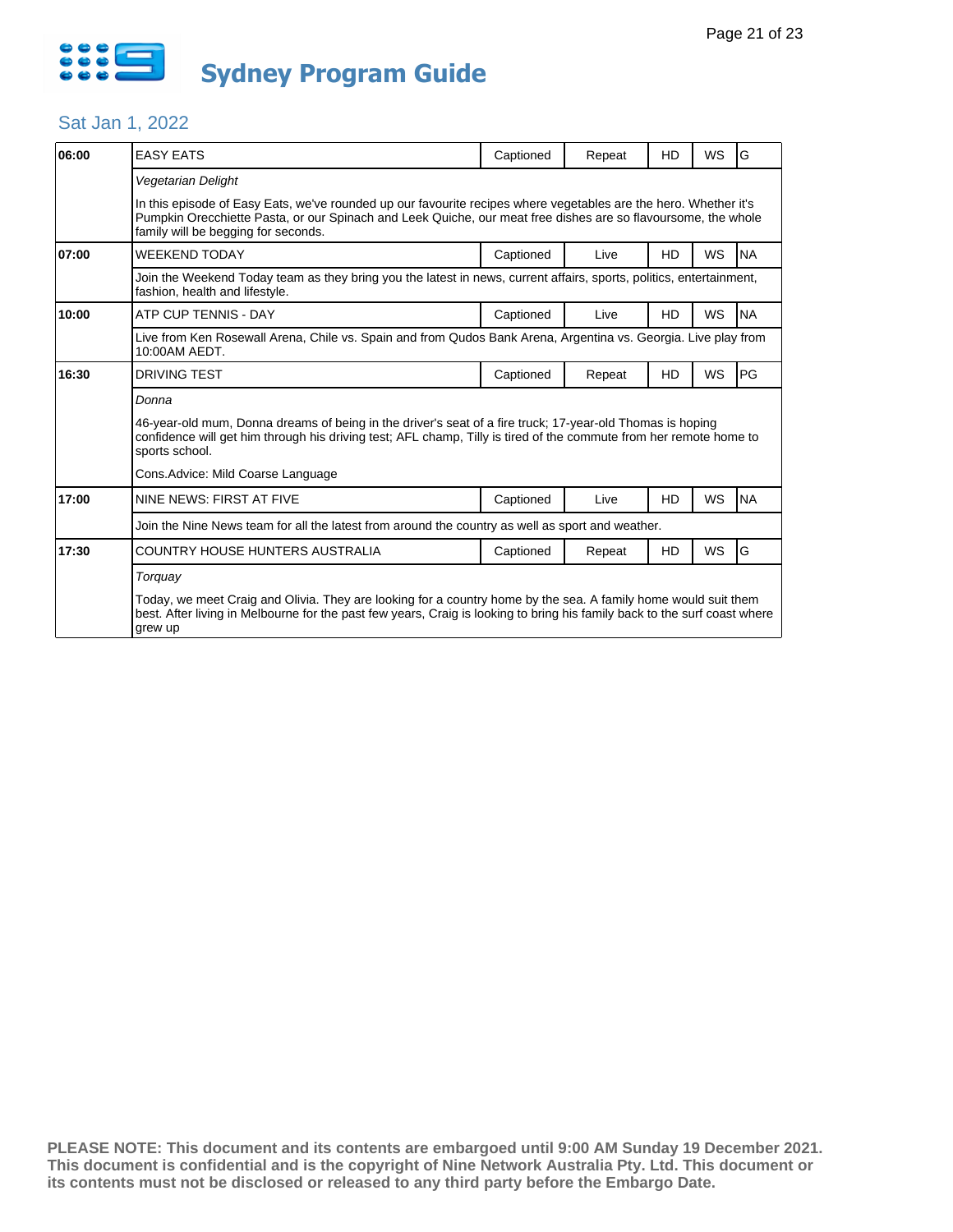

### Sat Jan 1, 2022

| 18:00 | NINE NEWS SATURDAY                                                                                                                                                                                               |                                                     | Captioned | Live   | HD | WS | <b>NA</b> |  |  |
|-------|------------------------------------------------------------------------------------------------------------------------------------------------------------------------------------------------------------------|-----------------------------------------------------|-----------|--------|----|----|-----------|--|--|
|       | Join the Nine News team as they bring you all the latest in news; sport and weather.                                                                                                                             |                                                     |           |        |    |    |           |  |  |
| 19:00 | A CURRENT AFFAIR                                                                                                                                                                                                 |                                                     | Captioned | Live   | HD | WS | <b>NA</b> |  |  |
|       | A Current Affair covers the realms of politics, crime, human rights, science, technology, celebrities and<br>entertainment - all investigated by a dedicated team.                                               |                                                     |           |        |    |    |           |  |  |
| 19:30 | GHOSTBUSTERS                                                                                                                                                                                                     | 2016                                                | Captioned | Repeat | HD | WS | <b>PG</b> |  |  |
|       | Ghostbusters                                                                                                                                                                                                     |                                                     |           |        |    |    |           |  |  |
|       | Following a ghost invasion of Manhattan, paranormal enthusiasts Erin Gilbert and Abby Yates, nuclear engineer<br>Jillian Holtzmann, and subway worker Patty Tolan band together to stop the otherworldly threat. |                                                     |           |        |    |    |           |  |  |
|       | Starring: Melissa McCarthy, Kristen Wiig, Kate McKinnon, Chris Hemsworth                                                                                                                                         |                                                     |           |        |    |    |           |  |  |
|       | Cons.Advice: Supernatural Themes, Mild Coarse Language                                                                                                                                                           |                                                     |           |        |    |    |           |  |  |
| 21:55 | <b>IDENTITY THIEF</b>                                                                                                                                                                                            | 2013                                                | Captioned | Repeat | HD | WS | <b>MA</b> |  |  |
|       | Identity Thief                                                                                                                                                                                                   |                                                     |           |        |    |    |           |  |  |
|       | Mild mannered businessman Sandy Patterson travels from Denver to Florida to confront the deceptively harmless<br>looking woman who has been living it up after stealing Sandy's identity.                        |                                                     |           |        |    |    |           |  |  |
|       |                                                                                                                                                                                                                  | Starring: Jason Bateman, Melissa McCarthy, John Cho |           |        |    |    |           |  |  |
|       | Cons.Advice: Strong Sex References, Frequent Coarse Language, Some Violence                                                                                                                                      |                                                     |           |        |    |    |           |  |  |
| 00:00 | 8 MILE                                                                                                                                                                                                           | 2002                                                | Captioned |        | HD | WS | Iм        |  |  |
|       | 8 Mile                                                                                                                                                                                                           |                                                     |           |        |    |    |           |  |  |
|       | A young rapper, struggling with every aspect of his life, wants to make it big but his friends and foes make this<br>odyssey of rap harder than it may seem.                                                     |                                                     |           |        |    |    |           |  |  |
|       | Starring: Eminem, Brittany Murphy, Kim Basinger                                                                                                                                                                  |                                                     |           |        |    |    |           |  |  |
|       | Cons.Advice: Some Coarse Language, Adult Themes, Sex Scenes, Some Violence                                                                                                                                       |                                                     |           |        |    |    |           |  |  |
| 02:00 | TV SHOP - HOME SHOPPING                                                                                                                                                                                          |                                                     |           | Repeat | HD | WS | G         |  |  |
|       | InstaChill                                                                                                                                                                                                       |                                                     |           |        |    |    |           |  |  |
|       | Home shopping programme.                                                                                                                                                                                         |                                                     |           |        |    |    |           |  |  |
| 02:30 | TV SHOP - HOME SHOPPING                                                                                                                                                                                          |                                                     |           | Repeat | HD | WS | G         |  |  |
|       | TEBO Massage Chair                                                                                                                                                                                               |                                                     |           |        |    |    |           |  |  |
|       | Home shopping programme.                                                                                                                                                                                         |                                                     |           |        |    |    |           |  |  |
| 03:00 | TV SHOP - HOME SHOPPING                                                                                                                                                                                          |                                                     |           | Repeat | HD | WS | G         |  |  |
|       | Aeropilates                                                                                                                                                                                                      |                                                     |           |        |    |    |           |  |  |
|       | Home shopping programme.                                                                                                                                                                                         |                                                     |           |        |    |    |           |  |  |
|       |                                                                                                                                                                                                                  |                                                     |           |        |    |    |           |  |  |